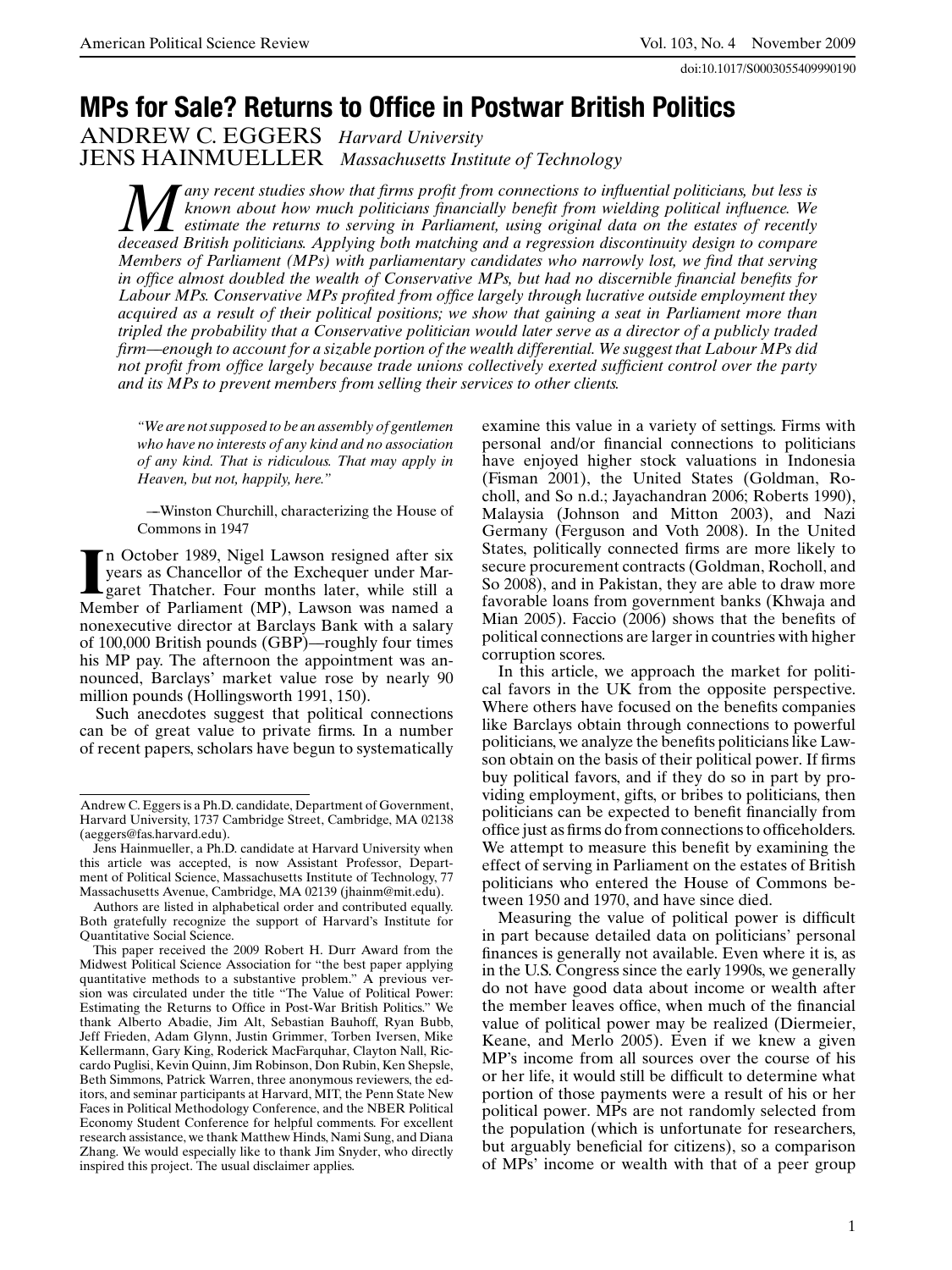outside politics is likely to reflect factors that led MPs to gain political office as well as the value of political office itself.

Our strategy for addressing these problems is to compare the wealth (at death) of MPs with that of politicians who ran for Parliament unsuccessfully. Voting, not randomization, decides which candidates win elections; we address the resulting selection problem in two ways. First, we employ conventional methods of covariate adjustment (matching and regression) to control for imbalances in key candidate-level confounding factors recorded in our data set, including age, occupation, schools and universities attended, and titles of nobility. Second, we employ a regression discontinuity design (Lee 2008; Thistlethwaite and Campbell 1960), exploiting the quasirandom assignment of office in very close races to estimate the effect of office on wealth. Our estimation strategies yield the same basic result: serving in Parliament was quite lucrative for MPs from the Conservative Party, but not for MPs from the rival Labour Party. Conservative MPs died almost twice as wealthy as similar Conservatives who unsuccessfully ran for Parliament; no such difference is evident among Labour politicians.<sup>1</sup>

Our identification strategy and rich set of covariates make us quite confident that the difference in wealth we observe between winning and losing candidates is due to serving in Parliament itself (as opposed to background differences between successful and unsuccessful politicians); however, estimating that effect alone does not tell us *how* serving in office increased wealth for Conservative politicians. Serving in political office could affect one's wealth at death through many channels, including official perquisites (the office could provide a salary and in-kind payment different from what one could earn in the private sector), lifestyle changes (a life of politics could shape one's consumption patterns or bequest motive), and health (the stress or glory of being in Parliament might affect how long one accumulates and depletes savings). Our investigations suggest that these pathways do not account for the wealth gains we observe among Conservative politicians. The official perquisites of office were modest in the period we examine, particularly compared to salaries in the occupations that Conservative candidates typically held before standing for office. We know of no particular lifestyle changes made by Conservative MPs that would substantially affect their personal finances or bequests.<sup>2</sup> Our analysis also reveals no effect of winning office on longevity.

We suggest that office was lucrative for Conservative politicians because it endowed them with political connections and knowledge that they could put to personal financial advantage. We show that winning office more

2

than tripled the rate of corporate nonexecutive directorships among Conservative politicians; back-of-theenvelope calculations suggest that this difference in the number of directorships alone can account for a sizable portion of the wealth differential between MPs and unsuccessful candidates from the Conservative Party. MPs were evidently valuable to firms as directors and consultants because of their political knowledge and connections, a finding that complements evidence from several other studies showing that political connections add value to firms. (For example, in the U.S., Goldman, Rocholl, and So [n.d.] finds that companies experience a positive abnormal return when they announce the nomination of a politically connected individual to the board of directors.)

We argue that the larger benefit enjoyed by Conservative MPs was due in part to differences in the way the parties were financed and organized. In the period in which these MPs were elected, the Labour Party was funded and dominated by a handful of trade unions that used their influence to secure the exclusive loyalty of a large proportion of Labour MPs. The Conservative Party, in contrast, gathered its financial support from diffuse contributors and had no dominant constituency, leaving MPs relatively free to forge relationships with numerous outside firms that competed for their legislative services. MPs from both parties thus explicitly provided services to outside interests, but the trade unions shaped Labour Party institutions such that they could acquire those services without bidding for the services of individual MPs.

Our article is among the first to provide direct empirical estimates of the financial rewards of political office. It is closely related to Querubin and Snyder (2008), who use census data to assess whether members of the U.S. Congress in the 19th century enjoyed faster wealth growth than unsuccessful Congressional candidates. Our estimates speak to the "career concerns" literature in political science, including work on candidate recruitment (Besley and Coate 1997; Fiorina 1994; Osborne and Slivinski 1996; Rohde 1979; Schlesinger 1966) and candidate retirement (Diermeier, Keane, and Merlo 2005; Groseclose and Krehbiel 1994; Hall and van Houweling 1995; Keane and Merlo 2007). The monetary benefit of office holding also appears as an important parameter in numerous recent political economy models that examine the selection and behavior of politicians (e.g., Besley 2005; 2006; Caselli and Morelli 2004; Dal Bó, Dal Bó, and Di Tella 2006; Mattozzi and Merlo 2007; Messner and Polborn 2004). There is no consensus in the theoretical literature on the relationship between the financial rewards of political office and the quality of policy making; rigorous empirical study of that relationship is only just beginning (see, e.g., Ferraz and Finan 2008). It is evident, however, that significant nonsalary compensation has the potential to shift MPs' priorities away from their official duties and toward the interests of client firms (Besley 2006; Gagliarducci, Nannicini, and Naticchioni 2008; Thompson 1987). Our analysis furnishes the first estimates of the total financial rewards of attaining legislative office (including nonsalary pay), demonstrates that nonsalary benefits were a considerable part of

 $<sup>1</sup>$  As discussed later in the article, our estimate measures the effect</sup> of power on bequest size; some consideration is required to translate that effect into the effect on earnings.

 $2A$  possible exception is that MPs were probably more likely to live in London, which may have required a greater outlay of living expenses than living elsewhere, but which also may have exposed them to career and investment opportunities to which they would not have otherwise had access.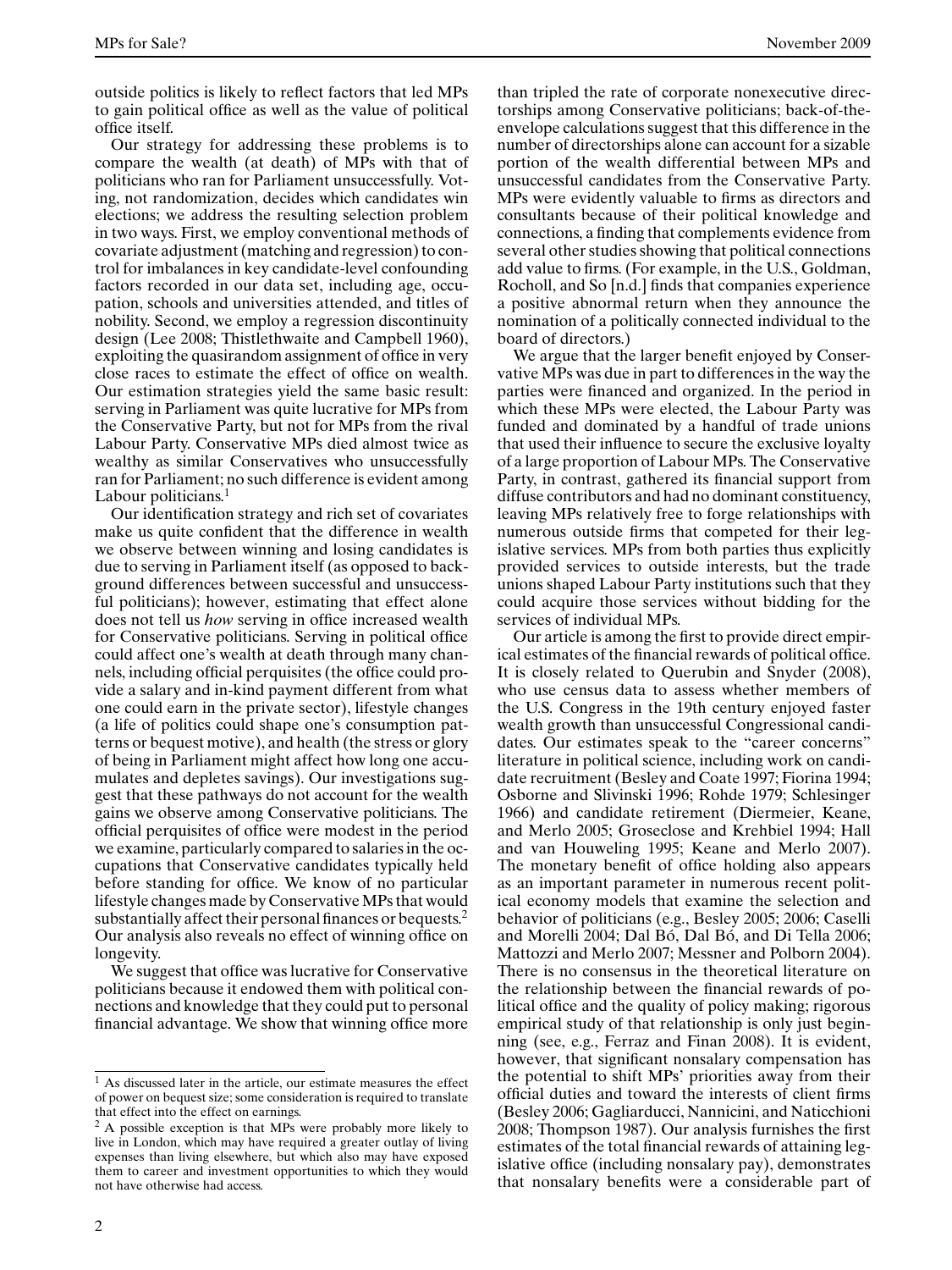those rewards in postwar British politics, and shows that those rewards can vary depending on the organization of interests in political parties.

We present our evidence and argument as follows. In the next section, we discuss the regulation of MPs' outside employment and other financial arrangements in a comparative international context. Next, we introduce our data on the wealth of British politicians and use these data to estimate the effect of serving in Parliament on wealth. We then consider possible channels through which MPs likely increased their wealth, focusing on opportunities for earning outside income through consultancies and directorships, and consider possible reasons why Conservatives and not Labourites benefited from these opportunities.

## **VALUE OF A PARLIAMENTARY SEAT IN CONTEXT**

Before embarking on our empirical analysis of the financial benefit of winning a seat in the House of Commons, it is worth illuminating the context surrounding MPs' finances. No study has previously attempted to empirically determine the total financial rewards of serving in Parliament, but there has been considerable controversy about and discussion of the financial lives of MPs that points to the significance of the topic and gives an idea of what to expect.

MPs earn salaries that are considered modest relative to their counterparts in other countries and in comparable professions within Britain (Baimbridge and Darcy 1999; Judge 1984), but there is a widespread public perception that some MPs use office to enrich themselves by other means. A Gallup poll in 1985 found that 48% of respondents believed that "most MPs make a lot of money by using public office improperly"; by 1994, when scandals surrounding parliamentary bribes had become a prominent political issue, the proportion of respondents answering in the affirmative had risen to 64%, while more than 80% believed it improper for MPs to accept payment for advice about parliamentary matters (which is, in fact, a common practice in Parliament) (Norton 2003, 367).

Although outright bribery has occasionally been the focus of some attention (particularly in the "cash for questions" scandal of the mid-1990s), most public scrutiny has focused on the practice of MPs taking on outside employment while in office. As in most other parliaments, members of the British House of Commons are permitted to take on a variety of outside work while serving in office. Throughout the period since World War II, it has been common for MPs to serve on corporate boards, act as paid "parliamentary consultants" for firms or industry groups, and draw stipends from trade unions. Although the practice of MPs simultaneously holding outside jobs is consistent with the concept of parliaments as citizens' assemblies, it has long been recognized that these outside arrangements might conflict with MPs' duties to serve the public interest and their constituencies. A number of exposés (e.g., Doig 1984; Finer 1962; Hollingsworth 1991; Judge 1984; Noel-Baker 1961; Roth 1965; Stewart 1958) highlighted these conflicts, often focusing on Conservative MPs,

who were reportedly more likely to acquire lucrative outside employment. Debates surrounding members' salaries and outside interests, taken up both in Parliament and in the broader public sphere, presaged recent formal models on the issue of legislative compensation (e.g., Gagliarducci, Nannicini, and Naticchioni 2008). Defenders of MPs' outside interests argued that members gained policy-relevant knowledge from their outside work and that banning parliamentary consultancies and directorships would drive the best MPs out of politics, while those advocating restrictions claimed that limiting outside employment would reduce conflicts and encourage sitting MPs to focus on their legislative work.

The House of Commons has addressed the potential conflict between legislative duties and outside interests by forbidding ministers from taking outside work and, since 1975, requiring other members to disclose any financial interests or income that could be thought to influence their judgment or actions as  $MPs<sup>3</sup> Up$  to the mid-1990s, it was not necessary to disclose the amount paid by any outside source, and disclosure itself was considered voluntary; as one MP stated in an interview in the mid-1980s, "If someone was up to something they wouldn't register it" (Mancuso 1995, 158). Starting in 1996, following a scandal in which members were caught accepting payments for raising issues in Parliament, MPs were required to report amounts received from outside employment and expressly forbidden from carrying out "paid advocacy," but their right to take on work as consultants and directors while in office (and any work whatsoever afterward) was protected. This approach may seem lax from the perspective of the present-day U.S. Congress, whose members are prohibited from taking on almost all outside employment; face strict caps on earned income, gifts, and travel; and are prohibited from taking lobbying employment during a "cooling off period" after leaving Congress.<sup>4</sup> Compared to other legislatures internationally, though, the UK's regulations on conflict of interest are quite typical (Faccio 2006).<sup>5</sup> What is unusual is the closeness of connections between British MPs and British industry: Faccio (2006) estimates that 39% of British firms (by market capitalization) have politicians in the executive ranks or as major

<sup>&</sup>lt;sup>3</sup> The Register of Members' Interests (1997), states that the defining purpose of the register is "to provide information of any pecuniary interest or other material benefit which a Member receives which might reasonably be thought by others to influence his or her actions, speeches or votes in Parliament, or actions taken in his or her capacity as a Member of Parliament.'

<sup>4</sup> Committee of Standards of Official Conduct, *House Ethics Manual*, 2008 edition.

<sup>5</sup> That regulations on British MPs are fairly typical is further confirmed by a 1999 report (Whaley 1999) surveying codes of conduct, disclosure rules, and employment restrictions in twenty countries of various levels of economic development. Although a comparable survey of regulations in earlier periods has not been conducted, it is worth noting that there was little difference in the regulation of members' outside interests between Britain and the US until the late 1970s. Senators could serve on corporate boards until 1977, and members of the House as recently as 1990; a cap on outside earned income was first introduced in the House in 1977 and the Senate in 1990. See Susan F. Rasky, "Plan to Ban Fees Spurs Lawmakers," *The New York Times*, February 1, 1989.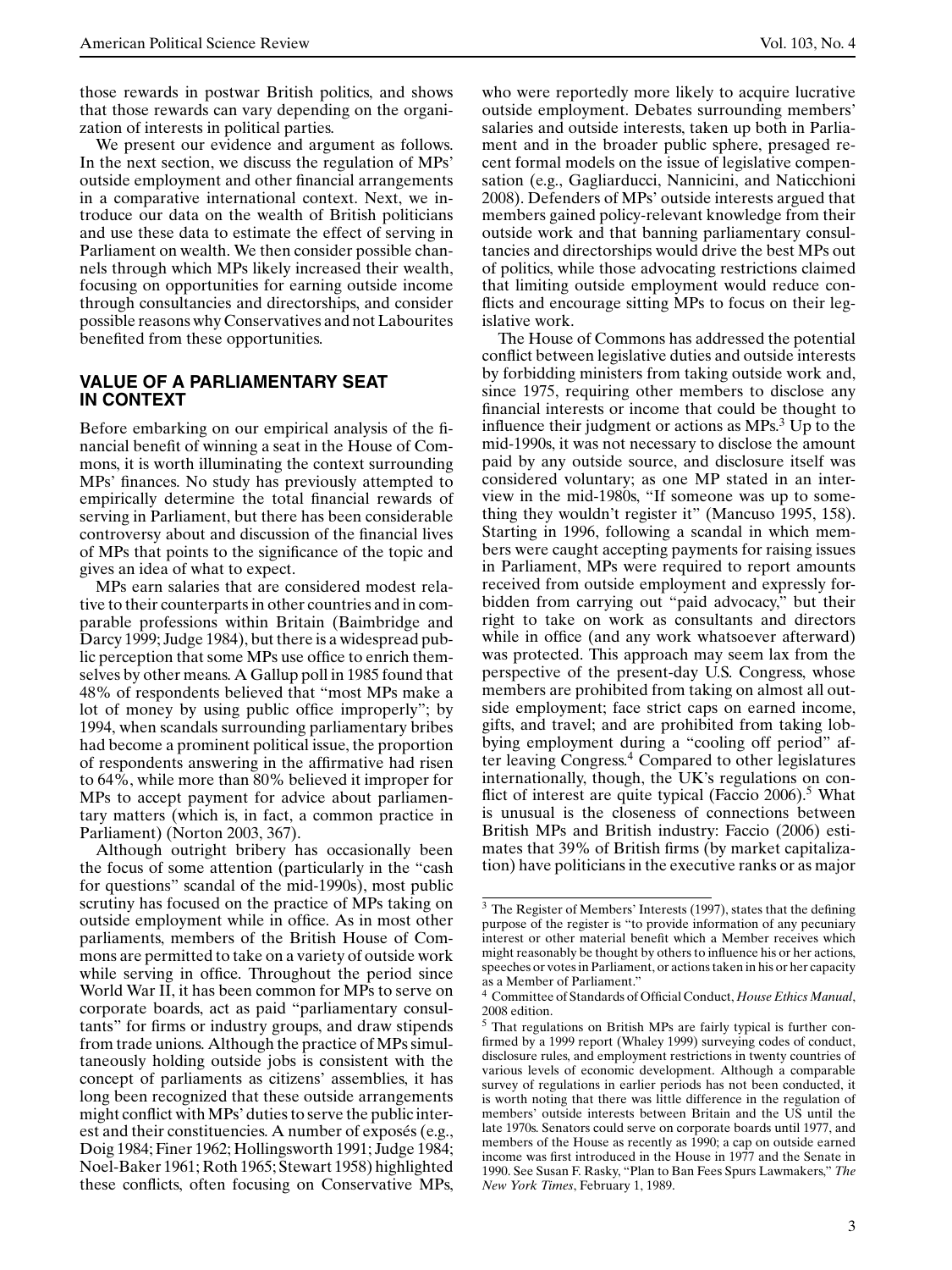

shareholders, making the UK the third most connected country in her sample, behind only Russia and Thai $land.<sup>6</sup>$ 

To provide a longer view of the extent of connections between sitting MPs and business in the UK, we recorded the outside interests reported by MPs for 1975 (the first year disclosure was required), 1990, and 2007. Figure 1 depicts the proportion of MPs, by party, who reported outside employment as directors, journalists, or consultants, as well the proportion of MPs who reported other employment (i.e., unrelated to MP work), a union sponsorship, or significant shareholdings.<sup>7</sup> The

<sup>7</sup> We used editions of the "Register of Members' Interests" published on November 1, 1975, January 8, 1990, and March 26, 2007. Details on each type of income, and our approach to recording it, are as follows: Directorships include only remunerated directorships. Consultancies include all remunerated consulting activities classified as parliamentary affairs advisor, economic advisor, liaison officer, public affairs consultant, parliamentary consultant, management consultant or advisor for firms when in connection to MP work, public relations consultant, public relations agents, and members of parliamentary panels. Lloyd's underwriter are also included. We excluded all consulting declared as unremunerated, charitable, or obviously unrelated to commercial lobbying (e.g., council work). We included consultancy work for trade union–related groups. For 2007, we also included speech engagements that are clearly connected to consulting work. Journalism includes any type of remunerated journalistic activity such as broadcasting, TV appearances, newspaper, occasional journalism, novelists, documentaries, and scholarly articles, work as editor for the house magazine, and (especially in 2007) also book contracts. We excluded unremunerated journalistic activities and activities where fees are reported to be transferred to charities. A union sponsorship typically consisted of a payment from the union to the local party organization of the MP's constituency, usually to defray campaigns costs and operating expenses of the constituency office, as well as a nominal stipend for the MP him- or herself (Mancuso 1995, 66). Employment includes regular employment that is declared as unrelated to MP work, such as work as a barrister at law, a partner in a law firm, medical practitioner, farmer, family business, etc. We excluded work that is declared as infrequent (e.g., occasional work as Queen's Counsel). MPs are required to register shareholdings for any public or private company in which

<sup>6</sup> Faccio labels a firm as politically connected if an MP or government minister is either a top officer or a large shareholder as of 2001. Her estimate may overstate the extent of connections in the UK in comparison to other countries because many of the connections she observes involve members of the House of Lords, a largely ceremonial body with no counterpart in most countries in her survey. (The "Register of Lords' Interests" confirms that peers are highly connected to business; see, e.g., Jo Dillon, "One in Three Peers Has Seat in Boardroom," *The Independent*, July 28, 2002.) Still, even if half of the connections she records are attributed to the House of Lords and thrown out, the UK remains among the top five most connected countries in the survey.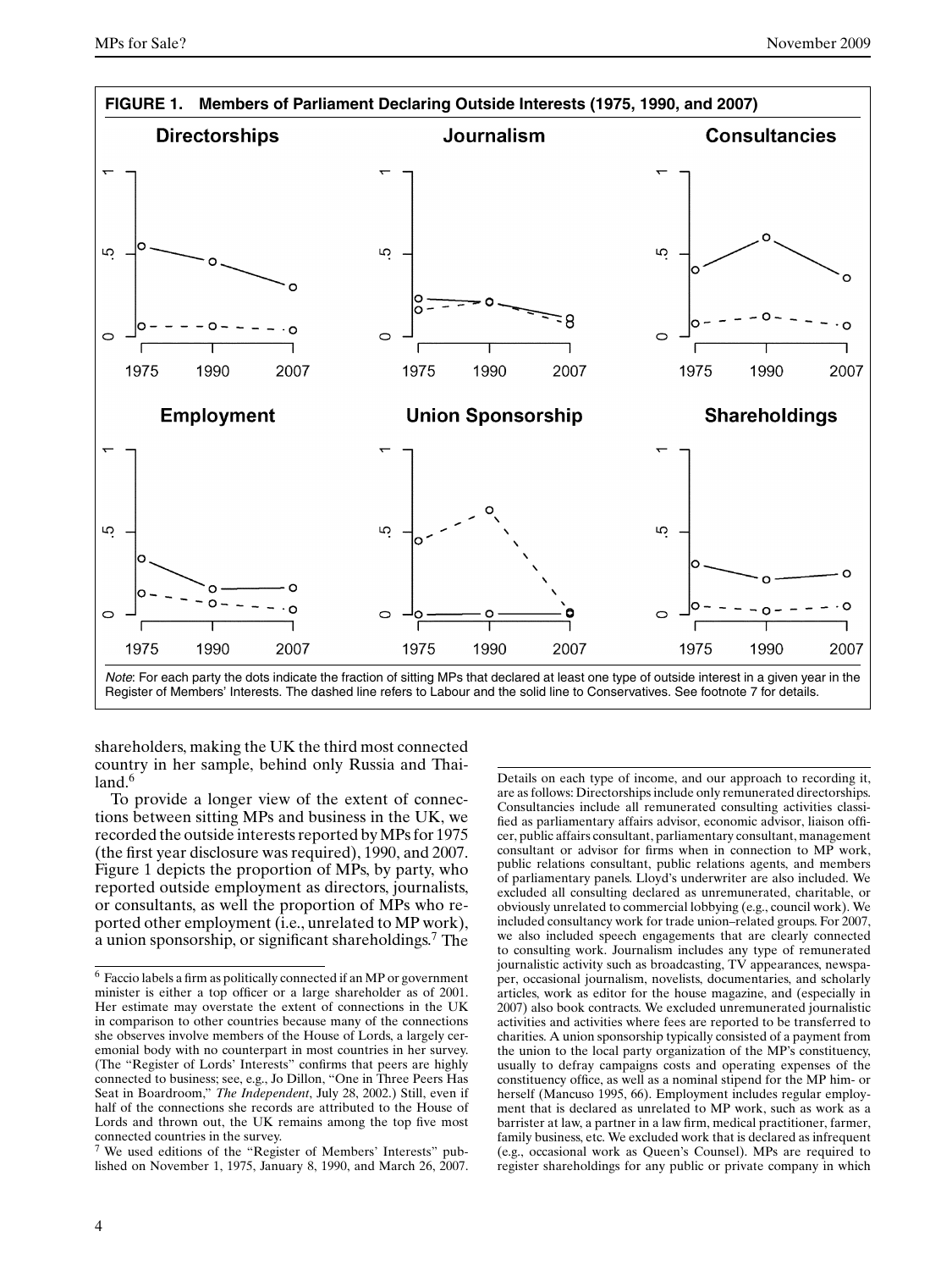plots indicate that a considerable proportion of MPs had outside engagements but, as might be expected, there were stark differences in the types of engagements undertaken by Conservative and Labour MPs. Around half of Conservative MPs sat on corporate boards at each point examined, and around half reported employment as a "parliamentary consultant." Labour MPs were much less likely to hold either kind of position but, up until the 1990s, were very likely to be sponsored by a trade union. (The Labour Party ended union sponsorships in 1996, in part to sharpen its attacks on Conservatives' outside financial dealings.8) Plenty of anecdotal evidence suggests that the rough pattern of outside interests revealed by official disclosure starting in 1975 extends back well into the 1950s and 1960s.<sup>9</sup>

To this point, we have considered outside employment in which MPs have engaged while in office, but some of the financial rewards of holding office probably come after an MP retires from politics (whether because payments for political services are delayed until they can more easily be hidden or because the MP continues to provide political services). A distinct advantage of our research design (which uses probate values as the outcome) is that it should measure rewards MPs collect during their entire lives after winning office, including after they retire from politics. Because former MPs are not subject to disclosure requirements, far less information is publicly available about the employment opportunities they enjoyed after leaving office than before. Looking at the U.S. Congress, Diermeier et al. (2005) conclude based on a survey of former members' first jobs after leaving office that legislative experience confers a considerable boost in earning power.

#### **WEALTH OF CANDIDATES TO HOUSE OF COMMONS**

### **Data and Estimation Sample**

Our research design assesses the financial benefits of political office by comparing the wealth of MPs with that of unsuccessful candidates. In this section, we describe the process by which we collected wealth data, along with relevant covariates, for a sample of winning and losing candidates to the British House of Commons.

As a measure of wealth, we focus on politicians' probate values, a legal record of the size of an individual's estate at the time of death.10 Probate values have been used to analyze the relationship between economic interests and voting in nineteenth-century Parliament (Aydelotte 1967) and are widely used in studies of economic mobility by economic historians $^{11}$ ; even today, probate values provide the basis for official statistics on the distribution of wealth.<sup>12</sup> More than 90% of UK citizens leave a probate record (the exceptions being mostly indigent people), and the probate values for residents of England and Wales since 1858 are available in a single archive in London that allows one to collect the probate value for a person with a known name and date of death.

Because the biographies of MPs are typically listed in encyclopedias and official publications, the names and dates of death of successful candidates are easy to acquire. The primary difficulty is in finding the date of death of losing candidates, who for the most part leave a scant historical trace. Fortunately, starting in the late 19th century, *The Times of London* published brief biographies of every parliamentary candidate (winning and losing) standing for the House of Commons in each election. Because the candidate biographies are published at the time of the election, they do not, of course, provide the date of death. Still, the details provided by the biographies—–in particular, the full candidate name, along with the year and sometimes month of birth—–are sufficient to locate many candidates in public death record archives. We used an online

they hold more than 15% of the issued share capital or shares worth more than 100% of the official MP salary (e.g.,  $60,675$  GBP in 2007). <sup>8</sup> James Blitz, "Labour Poised to End Trade Union Sponsorship of MPs," *Financial Times*, February 28, 1996.

<sup>9</sup> Already in 1896, *The Economist* complained that "Notoriously, men are often placed on boards of directorship simply and solely because they are Members of Parliament and are, therefore, believed to be able to exercise unusual influence" (April 18, 1896). A sharp increase in the MP-as-lobbyist pattern occurred after World War II (see Stewart 1958 and Beer 1956 for early studies). In 1950, the Attlee Commission (convened to investigate outside interests and lobbying in the House of Commons) concluded that commercial lobbyists were "few in number," but by 1962, Finer notes a rising "army" of professional lobbyists and MPs under contract, noting that "Parliament is not 'above' the battle between associations and counter-associations; it is the cockpit" (Finer 1962, 43; also see Stewart 1958 and Harrison 1960 for evidence on sponsored MPs in the 1950s and 1960s). In 1961, Labour MP Frances Noel-Baker estimated that the number of MPs employed by advertising and public relations firms had risen from 18 in 1958 to 27 in 1961 Noel-Baker (1961) and Hollingsworth (1991, 113) put this number at at least 50 in 1965. *The Business Background of MPs*, periodically published by journalist Andrew Roth beginning in 1957, confirms that the disproportionate involvement of Conservatives in consulting, directorships, and public relations was consistent throughout the careers of the MPs in our sample (Roth 1957). Similarly, Muller (1977) shows that between 1945 and 1975 more than 30% of all Labour candidates and more than 40% of all Labour MPs were directly sponsored by the unions.

<sup>10</sup> In the UK, a probate is needed in order for a deceased person's representative to administer the assets of the estate. A probate is normally filed for all estates containing real property and/or a single class of asset worth 5,000 GBP or more. By law, the estate includes the value of all assets and monies at the time of death, after debts and expenses have been deducted, plus any gifts exceeding 3,000 GBP that have been made within the previous seven years and the value of any trust from which the deceased has received an income. Jointly held property is also exempt, with certain restrictions. At the time of writing, a 40% inheritance tax is applied to the estate, with the first 300,000 GBP exempt. Tax avoidance may affect the reported wealth, but this effect is mitigated by the fact that gifts given within seven years of death are taxable.

 $11$  See Owens et al. (2006) for an application, discussion, and many citations.

<sup>&</sup>lt;sup>12</sup> In a recent review comparing methods of estimating the wealth distribution, HM Revenue and Customs (HMRC) concluded that the approach based on probate values remains "the best available means," surpassing alternate approaches based on investment income and direct household surveys (2007, 3).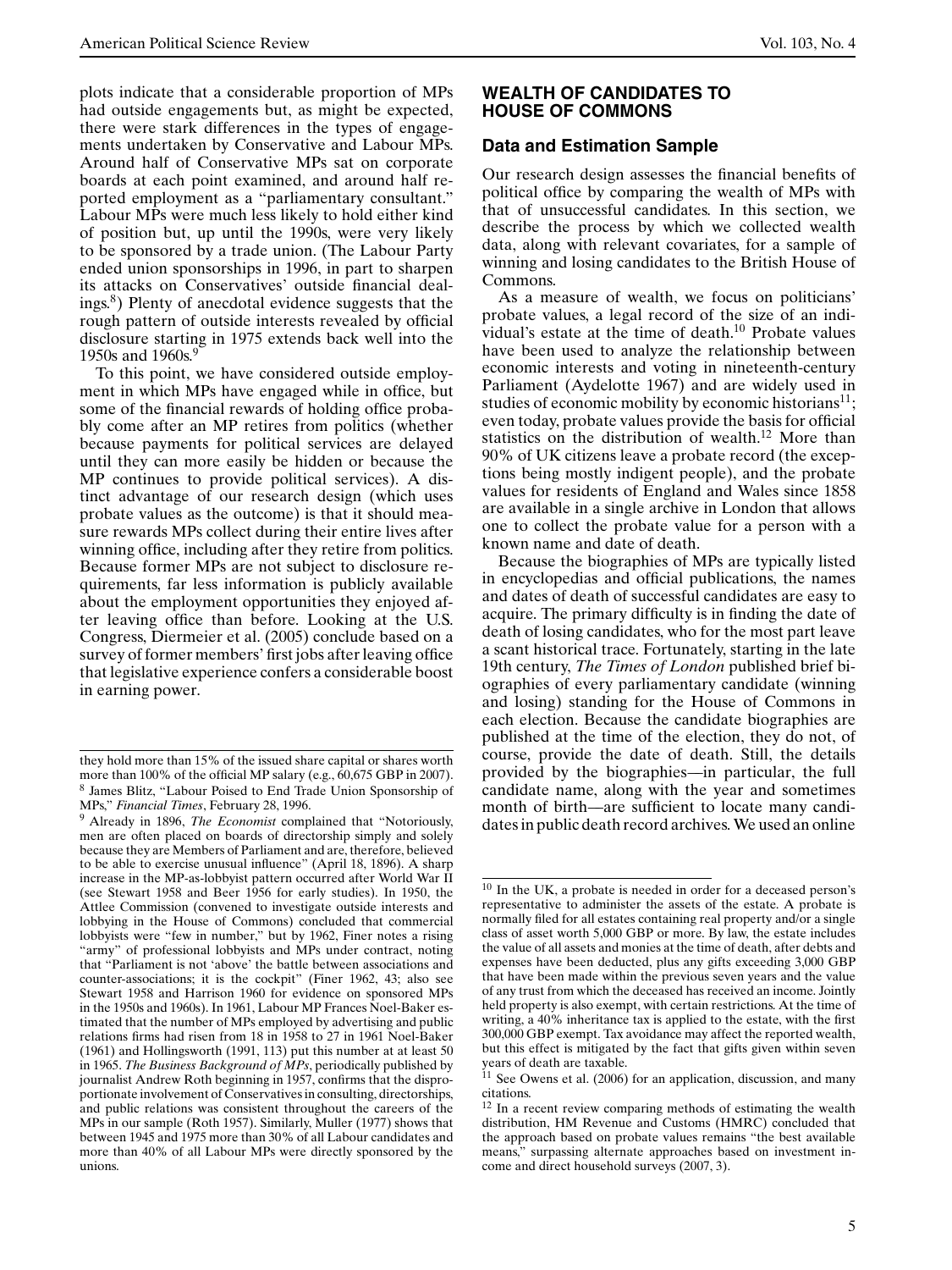MPs for Sale? November 2009

genealogy database $13$  that indexed all death records filed since 1984 by year and month of birth, which made it quite straightforward to find the date of death for a candidate using the information provided in *The Times* biographies.<sup>14</sup> An additional benefit of *The Times* biographies is that they include information on the education, occupation, and sometimes family background of the candidates, characteristics that are likely to be correlated with the candidates' ability and wealth at the time they ran for office.

We therefore digitized *The Times Guide to the House of Commons*for each of the seven general elections between 1950 and  $1970$ ,<sup>15</sup> and extracted key biographical and electoral information for every candidate (some 5,729 individuals). For each candidate, we record the full name, date of birth (year and, if available, month), education (both secondary and university), and occupation, as well as an indicator for whether he or she has a title of nobility. We then used the genealogy database to search for the date of death of 2,904 relatively competitive candidates, which at this stage we define as candidates who, not having previously won an election, either won or lost by less than 10,000 votes in a general election between 1950 and 1970. This restriction was intended to exclude incumbents, unbeatable candidates, and noncontenders for whom the implicit counterfactual is not welldefined.

We found near-certain matches for 665 candidates; we were unable to find a record in cases where the candidate had not yet died, died before 1984 (the start of the death record database), or produced so many matching death records (because of a common name) that we were not able to identify the correct one with sufficient certainty. To ensure the comparability of our winning and losing samples, we ignored public information about winners' death dates and searched for the date of death in the same way for both MPs and losing candidates. This results in some known Type I and Type II errors in the sample of winners, but reduces the possibility that an observed difference in wealth between the two groups could be due to measurement error.<sup>16</sup>

With the 665 death records we obtained, we were then able to find probate values for 561 candidates in the probate calendar stored at First Avenue House inLondon.17 We then exclude from our estimation sample 67 candidates who were from not from the two major parties (36 Liberals and 31 from regional parties) and a further 67 candidates who were found to have served before 1950, which leaves us with 427 candidates overall. Of these, 165 candidates are "competitive winners" in the sense that they entered Parliament in a race they won by less than 10,000 votes; the remaining 262 candidates are "competitive losers" in the sense that at some point they came within 10,000 votes of winning.<sup>18</sup> As an indication that the process of collecting probates did not depend on candidate characteristics in a way that might bias our results, we find that, conditional on finding the year of death for the candidate, the probability of finding a probate value is the same for winners and losers.<sup>19</sup> The candidates in our estimation sample are drawn from a fairly representative cross-section of Britain. A total of 383 of 658 possible constituencies are represented, with an average of 42 candidates from each of England's nine geographic regions and 16 and 19 from Wales and Scotland, respectively. (The death registry does not provide data for Northern Ireland, so we have no candidates from that region.) Within England, the ratio of candidates in our estimation sample to constituencies in the region is fairly consistent across regions, with somewhat lower representation of the relatively uncompetitive South. (The least heavily represented region, South West England, provided 47 observations and has 110 constituencies, whereas the most heavily represented region, North West England, provided 75 observations and has 76 constituencies.) The candidates' political debuts are also fairly evenly spread across our period, with about 60 candidates

<sup>13</sup> www.thegenealogist.co.uk.

<sup>&</sup>lt;sup>14</sup> Death records before 1984 are also available from this and other archives, but only as image files and not indexed by date of birth. This makes it much more time consuming to find earlier deaths, which led us to restrict our search to deaths since 1984.

<sup>&</sup>lt;sup>15</sup> We chose the time period to maximize the number of candidates for whom we could find probate values.*The Times Guide to the House of Commons* did not provide candidates' years of birth before its 1950 edition, which sets the lower bound on our search range. We stopped collecting data after the 1970 election because candidates by then were young enough that a relatively small proportion would have died by now.

<sup>&</sup>lt;sup>16</sup> To develop a protocol for finding death records given names and dates of birth, we created a sample of public figures (scientists, authors, athletes, etc.) whose death dates are publicly available from the *Oxford Dictionary of National Biography* and other sources, and whose years of birth match the distribution in our sample of parliamentary candidates. We then searched the genealogy database for the death dates of these figures using only the last name and year/month of birth. For most names, this search retrieves several possible matches, even in cases where the individual is not yet dead or died before the database's start year. We employed the random forest algorithm (Breiman 2001) to optimally identify correct matches

using information about closeness of the name match and raw name frequency. Cross-validation indicated that we could achieve a Type I error rate of around 5%. Once we obtained death dates for our sample of parliamentary candidates using this algorithm, we checked our collected death dates against the true death dates for successful candidates (which are easily available from public records) and confirmed that we indeed had an error rate of 5.2%.

<sup>&</sup>lt;sup>17</sup> The few missing probates were mostly due to common names. Probates are listed under the quarter in which they are registered, which might be as much as a year after the date when the death was registered, and entries in the probate calendar do not list birth dates (unlike death records). As a result, there might be several possible probate records listed in the year or so following the death of a candidate with a common name, making it impossible to tell which one is the correct estate. These cases were left missing.

<sup>&</sup>lt;sup>18</sup> We also discarded the very few "losing" candidates who eventually won a seat after 1970. Including them as winners or losers does not change the results (available on request).

<sup>19</sup> As might be expected, there is a slightly higher (by about .08) probability of finding a candidate's year of death for winners than for losers. This is entirely driven by the fact that *The Times Guide to the House of Commons* tends to provide a bit more information on winners, such as full first name and month of birth, which makes it easier for us to identify a matching death record for them. We find it unlikely that there is a correlation between a candidate's wealth and whether his or her month of birth appears in the *Guide*, conditional on being a winner or loser. If anything, such information may be more likely to appear for famous losers, which would presumably bias our results downward.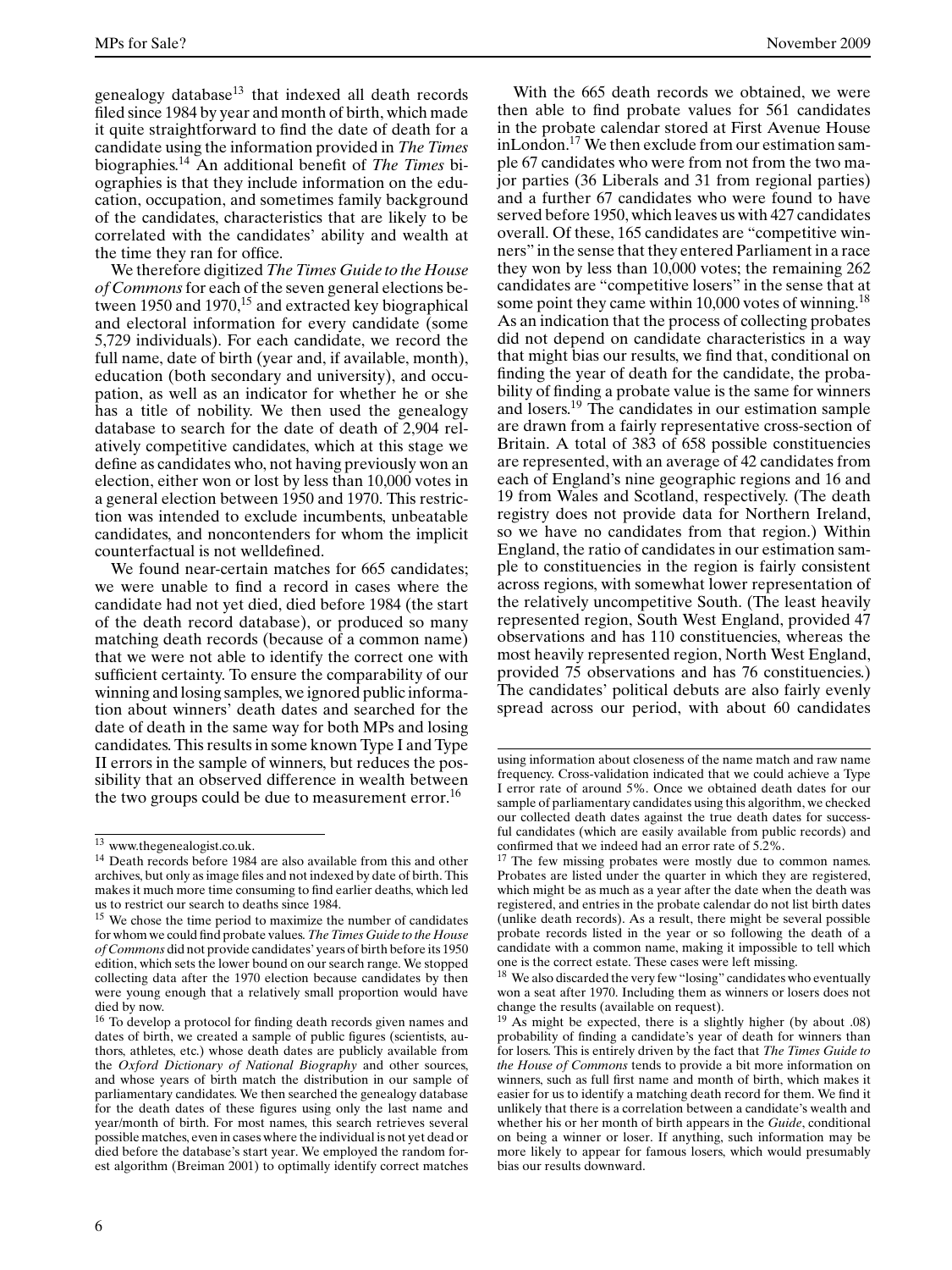|                           | Mean      | Min.   | 1st Qtr. | Median  | 3rd Qtr.  | Max.       | Obs. |
|---------------------------|-----------|--------|----------|---------|-----------|------------|------|
| <b>Both Parties</b>       |           |        |          |         |           |            |      |
| All candidates            | 599.385   | 4.597  | 186.311  | 257.948 | 487,857   | 12.133.626 | 427  |
| Winning candidates        | 828,379   | 12.111 | 236.118  | 315.089 | 722.944   | 12.133.626 | 165  |
| Losing candidates         | 455,172   | 4.597  | 179.200  | 249,808 | 329.103   | 8,338,986  | 262  |
| <b>Conservative Party</b> |           |        |          |         |           |            |      |
| All candidates            | 836.934   | 4.597  | 192.387  | 301.386 | 743.342   | 12.133.626 | 223  |
| Winning candidates        | 1.126.307 | 34.861 | 252,825  | 483.448 | 1,150,453 | 12.133.626 | 104  |
| Losing candidates         | 584.037   | 4.597  | 179.259  | 250.699 | 485.832   | 8.338.986  | 119  |
| Labour Party              |           |        |          |         |           |            |      |
| All candidates            | 339.712   | 12.111 | 179.288  | 250.329 | 298.817   | 7.926.246  | 204  |
| Winning candidates        | 320,437   | 12,111 | 193.421  | 254.763 | 340.313   | 1,036,062  | 61   |
| Losing candidates         | 347,934   | 40.604 | 177.203  | 243.526 | 295,953   | 7,926,246  | 143  |

**TABLE 1. Gross Wealth at Death (Real 2007 GBP) for Competitive Candidates Who Ran for**

making their debut in each of the seven elections between 1950 and 1970. As far as we know, our database is unique in the richness of the background information and electoral results it provides about both winning and losing candidates over several elections. With Querubin and Snyder (2008), we are also among the first to collect direct measures of politicians' wealth.

#### **Wealth Distributions**

Table 1 provides descriptive statistics on the distribution of wealth at the time of death for candidates in our sample. To make the comparison meaningful, we converted the gross value of the estate into real 2007 GBP using the Consumer Price Index from the Office for National Statistics. We find that gross wealth at death varies widely across candidates ranging from 4,597 GBP for the poorest candidate (Conservative Robert Youngson) to 12,133,626 GBP for the richest candidate (Conservative Jacob Astor). The median wealth at death is 257,948 GBP. As a benchmark, the median gross value of the estate for males ages 65 and older in  $2002$  was 113,477 GBP,<sup>20</sup> indicating that the median candidate died with almost twice the wealth of the median senior citizen in recent years. This result is roughly consistent with Gagliarducci, Nannicini, and Naticchioni (2008), who find that the income reported by Italian politicians before taking office exceeds the median income in the rest of the Italian population by about 45%.

Given the well-known differences in social class between politicians from the two parties in this period, it should not be surprising that Conservative candidates died significantly richer than their Labour counterparts. As shown in Table 1, the median wealth among Conservatives exceeded that among Labourites by 50,000 GBP. Table 1 also provides the first indication that Conservative MPs died much wealthier

than unsuccessful Conservative candidates; the median Conservative MP died with 483*,* 448 GBP, whereas his or her unsuccessful counterpart passed away with a "mere" 250*,* 699 GBP. The difference on the Labour side is less than 10*,* 200 GBP. Figure 2 provides another look at this comparison by depicting the estimated density of log wealth for successful and unsuccessful candidates from each party. The first three wealth distributions (for winning and losing Labour candidates and losing Conservatives) look quite similar, but the wealth distribution for Conservative MPs appears to be shifted quite markedly upward. Clearly, this difference must reflect either a substantial effect of office on wealth for Conservatives or a strong electoral bias toward wealthier candidates among Conservatives (or both).

# **ESTIMATING THE EFFECT OF OFFICE ON WEALTH**

Because political office is not randomly assigned among candidates, MPs and losing candidates may differ in ways that are correlated with both wealth and the probability of gaining office.<sup>21</sup> As noted in the previous section, our first line of defense against these confounding factors is to restrict our sample to relatively

<sup>20</sup> Median wealth is computed from HM Revenue and Customs (HMRC; 2007) Statistics Table 13.2: "Estimated wealth of individuals in the U.K., 2002 (year of death basis)," which uses the estate multiplier method to estimate wealth from probate values.

<sup>&</sup>lt;sup>21</sup> The most obvious reason why winners and losers might systematically differ is that voters choose winners in a democracy, and voters might have preferences over candidate characteristics that are correlated with wealth. A more subtle, but probably more powerful, reason is that higher-quality candidates are likely to run in more favorable districts. Because the opportunity cost of running for office is presumably higher for wealthier and abler individuals, higher-quality candidates are likely to run in districts where the probability of winning is higher. If that is the case, winning candidates might die richer than losing ones even if voters ignore candidate characteristics *and* office has no effect on wealth. This more subtle selection effect may have been present in Britain in the period we examine because, with no residency requirement for being staged in a particular constituency, would-be candidates sometimes auditioned in multiple constituencies in a quest for the safest districts (Rush 1969). However, given our focus on close races this is presumably much less of a concern. In fact, we show that in our sample there is not a strong correlation between the vote share margin and wealth at death among either winners or losers.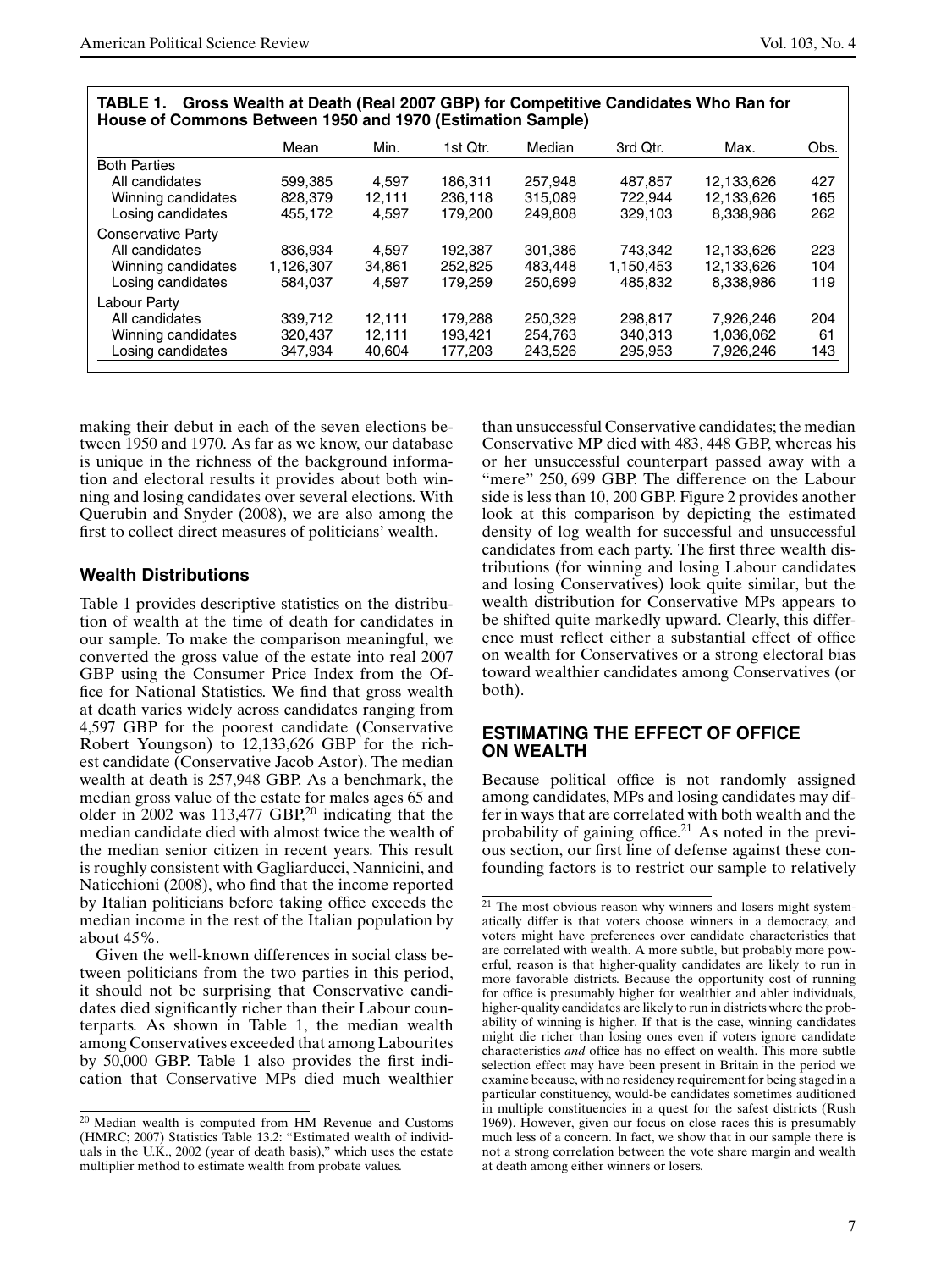

#### **TABLE 2. Characteristics of Competitive Candidates Who Ran for House of Commons Between 1950 and 1970 (Estimation Sample)**

|                  | Mean | <b>SD</b> | Min. | Max. |                          | Mean | <b>SD</b> | Min. | Max. |
|------------------|------|-----------|------|------|--------------------------|------|-----------|------|------|
| Teacher          | 0.11 | 0.32      | 0    |      | Female                   | 0.05 | 0.21      | 0    |      |
| <b>Barrister</b> | 0.10 | 0.30      | 0    |      | Year of birth            | 1919 | 9.68      | 1890 | 1945 |
| Solicitor        | 0.07 | 0.25      | 0    |      | Year of death            | 1995 | 6.40      | 1984 | 2005 |
| Doctor           | 0.02 | 0.15      | 0    |      | Schooling: Eton          | 0.06 | 0.24      |      |      |
| Civil servant    | 0.01 | 0.11      | 0    |      | Schooling: public        | 0.30 | 0.46      |      |      |
| Local politician | 0.25 | 0.43      | 0    |      | Schooling: regular       | 0.39 | 0.49      | 0    |      |
| <b>Business</b>  | 0.14 | 0.35      | 0    |      | Schooling: not reported  | 0.25 | 0.43      | 0    |      |
| White collar     | 0.10 | 0.30      | 0    |      | University: Oxbridge     | 0.28 | 0.45      | 0    |      |
| Union official   | 0.02 | 0.15      | 0    |      | University: degree       | 0.36 | 0.48      | 0    |      |
| Journalist       | 0.10 | 0.30      | 0    |      | University: not reported | 0.36 | 0.48      |      |      |
| Miner            | 0.01 | 0.08      | 0    |      | Title of nobility        | 0.03 | 0.17      | 0    |      |

competitive candidates. In this section, we describe statistical approaches we use to address remaining confounders.

# **Matching Estimates**

Our data set includes an unusually rich set of covariates for each candidate, which makes it possible to condition on many possible differences between winners and losers. In particular, for every candidate we record the year of birth, gender, party, schooling, university education, detailed occupation, titles of nobility,<sup>22</sup> and year of death. Descriptive statistics for the covariates are presented in Table 2. All characteristics except the year of death and wealth are measured from *The Times Guide to the House of Commons* biography that appears for the first constituency race of each candidate. The covariates are therefore "pretreatment" in the sense

<sup>22</sup> We indicate that the candidate has a title of nobility if "Sir," "Viscount," "Lady," or "Lord" precedes the name in *The Times* biography.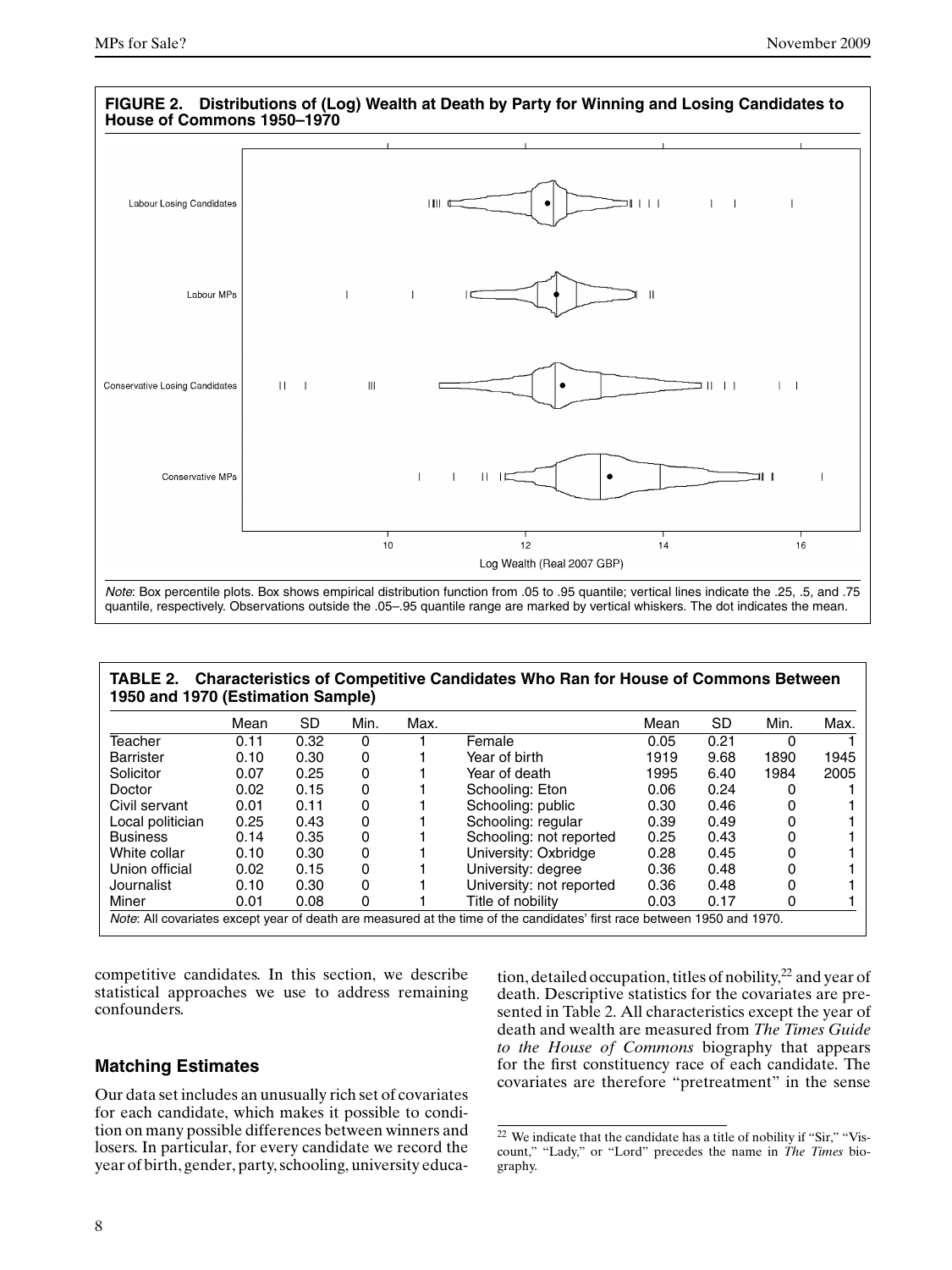that they are not affected by whether the candidate won office. $23$ 

To clarify the assumptions for the estimation, let *Wi* be a binary treatment indicator coded one if candidate *i* served at least one period in the House of Commons, and zero if candidate *i* never attained office. *X* is an  $(n \times k)$  matrix that includes our *k* observed covariates for all *n* candidates with row  $X_i$  referring to the characteristics of candidate *i*. The variables  $Y_i(0)$  and  $Y_i(1)$ represent the wealth that candidate *i* would realize with and without gaining political office (i.e., "potential outcomes"). Evidently, only one of the potential outcomes is observed for each candidate. In the following, we proceed by assuming unconfoundedness given the observed covariates (i.e.,  $(Y_1, Y_0) \perp W|X$ ), and common support (i.e.,  $0 < Pr(W = 1|X) < 1$ ) holds with probability one for (almost) every value of *X* (Rosenbaum and Rubin 1983).

The validity of the unconfoundedness assumption depends on the quality of the covariates in capturing the assignment mechanism (i.e., the process by which candidates are sorted into winners or losers). Arguably, our unusually rich set of covariates captures the most obvious confounders. To the extent that wealthier candidates were better able to attain office (perhaps by using their connections to be placed in more favorable districts), the omission of wealth at the time of candidacy may be particularly problematic. However, although we do not measure preexisting wealth explicitly (no such data are available), many of our covariates—–such as whether a candidate was schooled at Eton, studied at Oxbridge, worked as a barrister, or has a title of nobility—must be highly correlated with preexisting wealth and, therefore, indirectly control for this omitted factor. Later in the article, we employ a different estimation strategy based on a regression discontinuity design that relies on close elections to control for unobservable factors.

We chose matching as our main method of covariate adjustment in order to avoid parametric assumptions and to keep the analysis transparent (Imbens 2004; Rubin 2006). Specifically, we employ genetic matching (with replacement and one-to-one matching) following Diamond and Sekhon (2008).

*Matching Results for the Conservative Party.* The upper panel of Figure 3 presents measures of covariate balance between Conservative winners and losers before and after our matching procedure. For each covariate, we plot the standardized bias as measured by the difference in means between the winners and the losers scaled by the pooled standard deviation. Accordingly,

circles to the right (left) of the dashed vertical line at zero indicate a higher incidence of a certain characteristic in the group of winning (losing) candidates. As expected, there are clear differences (indicated by unfilled circles) in the distribution of preexisting characteristics between Conservative winners and losers before matching. MPs were more likely than unsuccessful candidates to have aristocratic backgrounds and elite educations. Winning candidates were less likely to be in white-collar professions (engineering, accounting, or public relations), journalism, and teaching professions, and also less likely to have business backgrounds. After matching, however, we achieve a very high degree of covariate balance, indicated by the filled circles. The standardized bias is now within 0*.*1 for all variables. The lowest *p* value across paired *t* tests and KS tests is *.*16, which indicates that the corresponding distributions for the matched groups are similar across all covariates. The matched groups of winners and losers have very similar observed characteristics, such that any remaining difference between the wealth of winning and losing candidates can plausibly be attributed to the effect of treatment rather than preexisting differences.<sup>24</sup>

The upper panel in Table 3 displays our effect estimates. The first column presents the results from a simple OLS regression (with robust standard errors) of wealth on the treatment indicator, including all covariates. Columns two and three display the results from the matching estimator for two quantities of interest: the average treatment effect (ATE) given by  $\tau_{ATE} = E[(Y_i(1) - Y_i(0))]$ , and the average treatment effect for the treated (ATT) given by  $\tau_{ATT} = E[(Y_i(1) Y_i(0)|W_i = 1$  with Abadie and Imbens (2006) standard errors. Across specifications, we find a robust and substantial impact of serving on wealth at the time of death. We estimate that serving in Parliament increased wealth at death by between 71% and 155%, depending on the specification. For all specifications, we soundly reject the null hypothesis of no effect at conventional levels.

*Matching Results for Labour Party.* Balance results for Labour candidates are reported in the lower panel of Figure 3. Again, we find some pronounced differences in the covariate distributions between MPs and unsuccessful candidates before matching. The discrepancies between winners and losers are roughly the reverse of those for the Conservative Party: among the winning Labourites, there is a smaller fraction of candidates with an Oxbridge education, Eton schooling, or business background than among the unsuccessful candidates, but a higher fraction of union officials and local politicians. After matching, these differences are almost completely removed. We obtain a very high degree of balance on all covariates, with the lowest *p* value across all balance tests being *.*30.

The lower panel in Table 3 presents the matchingbased effect estimates for Labour candidates.

<sup>&</sup>lt;sup>23</sup> One question is whether we should condition on the year of death or not given that it is measured posttreatment and may be affected by wealth and political office. We report estimates including the year of death, but excluding it does not change the results (available on request). The direction of the bias introduced by including or excluding year of death as a covariate is somewhat ambiguous. Candidates who lived longer may have had more time to make money, but they may have also drawn down their savings further; winning office, however, may lead to longer life, or it may bring stress and an earlier demise. In separate tests, we find no systematic effect of gaining office on longevity, which suggests that posttreatment bias is not a concern.

<sup>24</sup> Notice that there are no union officials or miners among the Conservative candidates, so these two variables are balanced in the unmatched data already.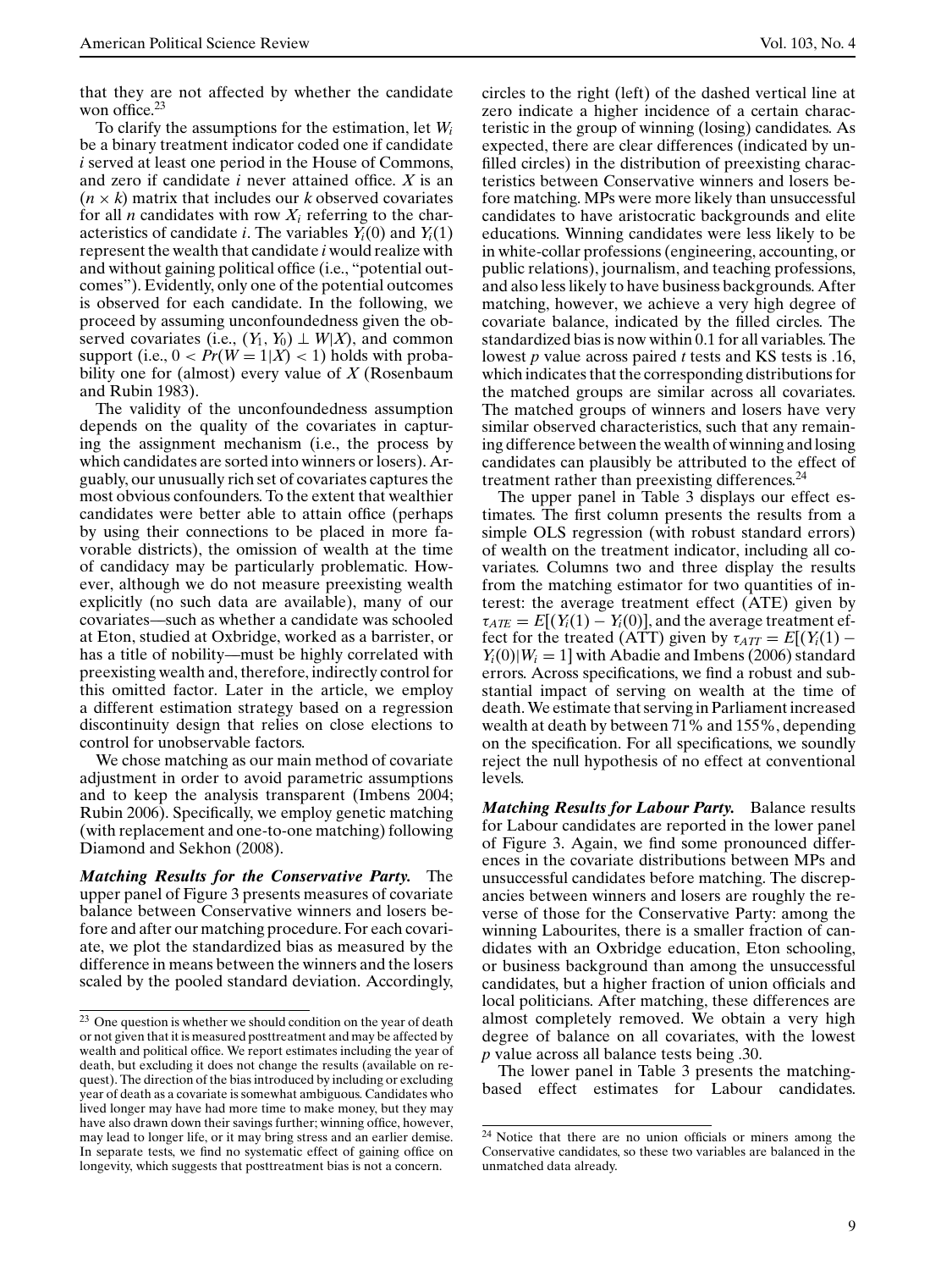

Standardized bias is computed as 100 times the mean difference between treatment and control units divided by the pooled standard deviation.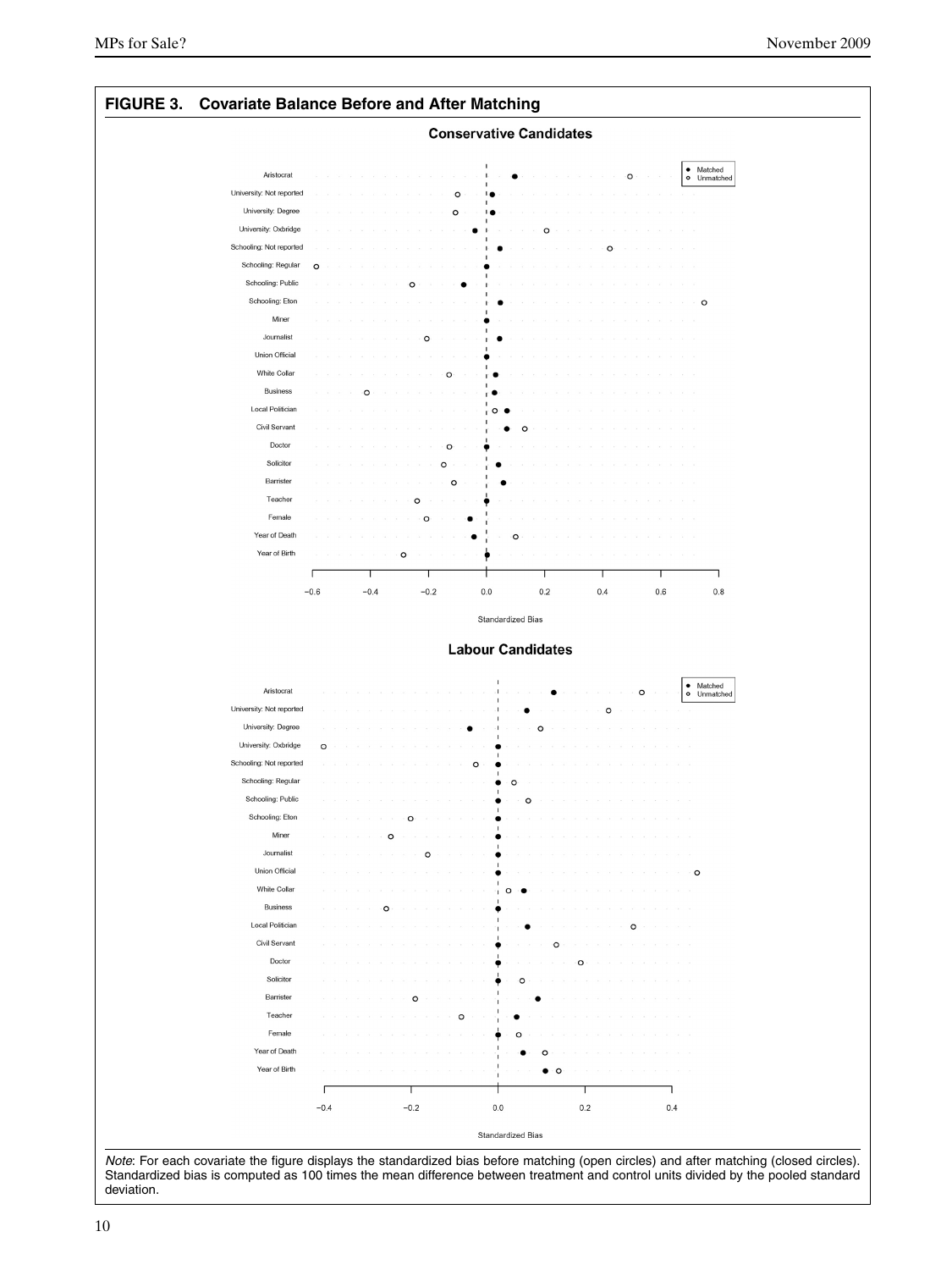|                        | TABLE 3. Matching Estimates: Effect of Serving in House of Commons on (Log) |
|------------------------|-----------------------------------------------------------------------------|
| <b>Wealth at Death</b> |                                                                             |

| wcann al Dcain          |                   |                           |                 |                    |                        |                 |
|-------------------------|-------------------|---------------------------|-----------------|--------------------|------------------------|-----------------|
|                         |                   | <b>Conservative Party</b> |                 |                    | Labour Party           |                 |
|                         | <b>OLS</b><br>ATE | Matching<br>ATE.          | Matching<br>ATT | <b>OLS</b><br>ATE. | Matching<br><b>ATE</b> | Matching<br>ATT |
| Effect of serving       | 0.54              | 0.86                      | 0.95            | 0.16               | 0.14                   | 0.13            |
| Standard error          | 0.20              | 0.26                      | 0.34            | 0.12               | 0.18                   | 0.15            |
| Covariates              | $\times$          | $\times$                  | $\times$        | $\times$           | $\times$               | $\times$        |
| Percent wealth increase | 71                | 136                       | 155             | 17                 | 15                     | 13              |
| 95% Lower bound         | 15                | 41                        | 31              | -6                 | $-19$                  | $-15$           |
| 95% Upper bound         | 153               | 293                       | 398             | 48                 | 63                     | 52              |

Notes:  $N = 223$  for the Conservative Party,  $N = 204$  for the Labour Party; for the ATT estimation, there are 104 treated units for the Conservative Party and 61 for Labour. Covariates include all covariates listed in Table 2.  $ATT = average$ treatment effect for the Treated, ATE = average treatment effect, OLS = ordinary least squares. Matching results are from 1 : 1 Genetic Matching with postmatching regression adjustment. Standard errors are robust for the OLS estimation and Abadie-Imbens for matching.

Consistent with the distributional box plots shown previously, we find no effect of serving on wealth at death. The point estimates across all models are close to zero. Although this null finding is not very precisely estimated, the difference between the effect for Conservative and Labour MPs is clear: in an OLS regression pooling the two parties, the *p* value on the test that the coefficient is the same for the two parties is .05.

#### **Regression Discontinuity Design Results**

The matching results presented so far rest on the assumption of unconfoundedness, which fails if, conditional on the observed covariates, there remain imbalances in important unobserved factors between winners and losers. Controlling for unobserved confounding is impossible in most observational studies, but the unique nature of political contests provides an opportunity to apply a regression discontinuity (RD) design to the problem (Thistlethwaite and Campbell 1960). Following pioneering work by Lee (2008), we note that in very close elections, the assignment to political office is largely based on random factors. Although winning candidates may generally be different from losing candidates at the time of the election (e.g., better looks, more money, greater speaking ability), there is no reason to expect the winners and losers of elections decided by razor-thin margins to systematically differ in any way. The RD design therefore attempts to estimate the difference in wealth precisely at the threshold where winners and losers are decided (i.e., where the margin of victory approaches zero). If local random assignment holds at the threshold, the RD estimate can thus be as credible as an estimate from a randomized experiment.

In particular, let  $Z_i$  be the vote margin for candidate  $i$ . For winning candidates,  $Z_i$  is computed from their first successful race as the difference between their own vote share and that of the runner-up. For losing candidates,  $Z_i$  is computed from their best race as the

difference between their vote share and that of the winner.<sup>25</sup>

Given this definition, gaining office is a deterministic function of the margin  $W_i = 1\{Z_i \geq 0\}$ . In other words, all candidates with  $Z_i > 0$  are assigned to the group of winners and enter Parliament, whereas candidates who score just below the threshold are assigned to the group of losing candidates and do not enter Parliament. The average treatment effect at the threshold  $Z = 0$  is then defined as

$$
\tau_{RDD} = \lim_{z \downarrow 0} E[Y_i | Z_i = z] - \lim_{z \uparrow 0} E[Y_i | Z_i = z]
$$
  
=  $E[Y_i(1) - Y_i(0) | Z_i = 0],$  (1)

which is identified under the assumption that  $E[Y(0)|Z=z]$  and  $E[Y(1)|Z=z]$  are continuous in  $z^{26}$ This assumption is fairly weak and will fail only if candidates can strategically sort around the threshold. In fact, Lee (2008) shows that as long as the vote share

 $25$  The application of a regression discontinuity design to a candidatelevel outcome such as wealth requires addressing the fact that many candidates stand for election more than once, and thus losers sometimes reappear as winners in later elections. Our approach obviates the resulting compliance problems (Angrist, Imbens, and Rubin 1996) by defining the assignment variable in the context of a candidate's entire electoral history: the best race for losers and the first successful race for winners. This definition implies that close winners will be compared to the most competitive losers available. As our balance tests later show, close winners and losers defined in this way do not differ in any observed covariate, including the number of previous races the candidate has run. We have conducted additional tests using a fuzzy regression discontinuity design, which uses success in a candidate's first race as an instrument for serving in Parliament. The point estimates are similar but very imprecise given our limited sample size and the efficiency loss incurred. The fuzzy design is particularly inefficient in the setting of UK elections because new candidates are often staged in unwinnable districts in order to gain experience, which means that the first race provides only a very noisy signal of candidate quality.

<sup>&</sup>lt;sup>26</sup> Notice that compared to the matching estimates shown previously, unconfoundedness holds trivially here because *W* does not vary conditional on *Z*, but the overlap assumption is violated because the probability of assignment is either  $Pr(W_i = 1 | Z_i > 0) = 1$ or  $Pr(W_i = 1 | Z_i < 0) = 0$ , depending on whether a candidate scores below or above the threshold.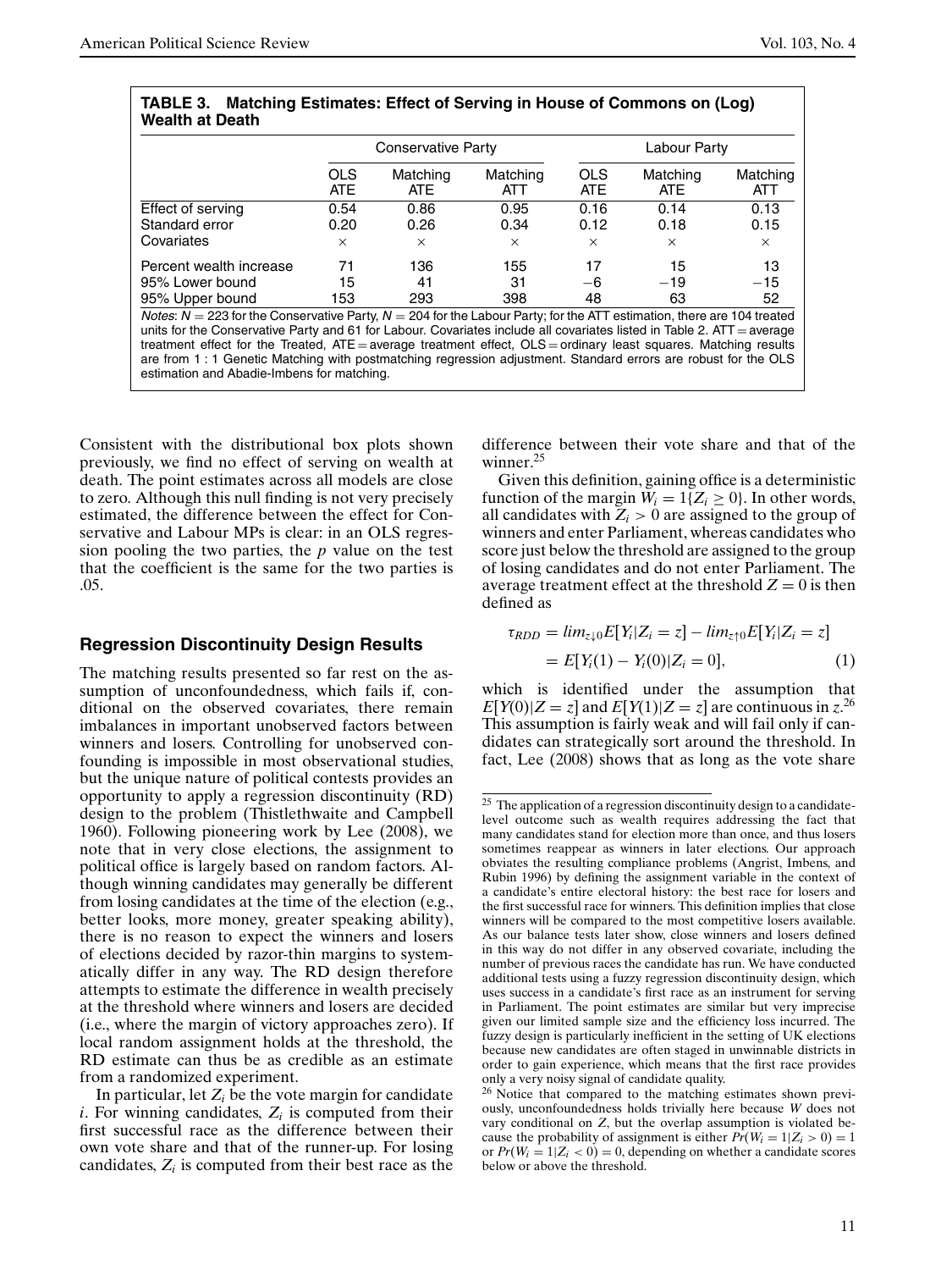includes some random component with a continuous density, treatment status is randomized at the threshold of winning.<sup>27</sup>

The upper panel in Figure 4 presents the graphical results from the RD design for Conservative candidates. Wealth is plotted against the vote share margin defined previously (*Zi*). The dotted vertical line at zero indicates the threshold separating MPs (to the right of the threshold) and unsuccessful candidates (to the left of the threshold). The solid lines represent the expected wealth conditional on the vote share margin, approximated using a locally weighted polynomial regression fitted separately to both sides of the threshold; pointwise *.*95 confidence bounds are indicated by dashed lines. Recall that the effect of office on wealth in the RD design is defined as the difference of the two conditional expectation functions at the threshold. By (minimally) extrapolating the polynomial fit to the threshold, we estimate that marginal winning candidates died with about 546,000 GBP compared to about 298,000 GBP for losing candidates. The first column in Table 4 displays the formal estimate of this jump in the conditional expectation function at the discontinuity, which is about 250,000 GBP or about an 83% increase in wealth at death. The (nonparametric) bootstrapped 95% confidence interval ranges from 8% to 212%. This estimate is similar to the matching results obtained previously and suggests that narrowly successful Conservative candidates almost doubled their wealth by winning office.

Another notable feature in the upper panel of Figure 4 is that the conditional expectation of wealth is remarkably flat over the support of the vote share margin shown (other than at the threshold separating losers and winners). This makes us more confident that our estimates indeed reflect the effect of winning office on wealth rather than the effect of candidate characteristics on wealth. If having a wealthy background provided a strong boost to one's political career (e.g., by making it easier to get selected for safer seats), we might expect to find that more successful politicians (in terms of vote share won) died wealthier than less successful politicians, regardless of whether they attained office. Instead, we find that close losers and notso-close losers died with similar wealth, as did close winners and those who won handily. The key difference then is between winners and losers in the Conservative Party.<sup>28</sup>

#### **TABLE 4. Regression Discontinuity Design Results: Effect of Serving in House of Commons on (Log) Wealth at Death**

|                                                                                                                                                                                                                                                                                                                                                                                                                                                                                                                                                                                                                                                                       |        | Conservative |         | Labour  |
|-----------------------------------------------------------------------------------------------------------------------------------------------------------------------------------------------------------------------------------------------------------------------------------------------------------------------------------------------------------------------------------------------------------------------------------------------------------------------------------------------------------------------------------------------------------------------------------------------------------------------------------------------------------------------|--------|--------------|---------|---------|
|                                                                                                                                                                                                                                                                                                                                                                                                                                                                                                                                                                                                                                                                       |        | Party        |         | Party   |
| Effect of serving                                                                                                                                                                                                                                                                                                                                                                                                                                                                                                                                                                                                                                                     | 0.61   | 0.66         | $-0.20$ | $-0.25$ |
| Standard error                                                                                                                                                                                                                                                                                                                                                                                                                                                                                                                                                                                                                                                        | (0.27) | (0.37)       | (0.26)  | (.26)   |
| Covariates                                                                                                                                                                                                                                                                                                                                                                                                                                                                                                                                                                                                                                                            |        | x            |         | x       |
| Percent wealth increase                                                                                                                                                                                                                                                                                                                                                                                                                                                                                                                                                                                                                                               | 83     | 94           | $-18$   | $-23$   |
| 95% Lower bound                                                                                                                                                                                                                                                                                                                                                                                                                                                                                                                                                                                                                                                       | 8      | $-7$         | $-52$   | $-65$   |
| 95% Upper bound                                                                                                                                                                                                                                                                                                                                                                                                                                                                                                                                                                                                                                                       | 212    | 306          | 31      | 71      |
| <i>Note</i> : Effect estimates at the threshold of winning $\tau_{RDD} =$<br>$E[Y(1) - Y(0)   Z = 0]$ . Estimates without covariates from local<br>polynomial regression fit to both sides of the threshold with<br>bootstrapped standard errors. Estimates with covariates from<br>local linear regression with rectangular kernel (equation 2);<br>bandwidth is 15 percentage point of vote share margin with<br>robust standard errors. For the Conservative Party, $N = 223$<br>for the estimates without covariates, and $N = 165$ with covari-<br>ates. For the Labour Party, $N = 204$ for the estimates without<br>covariates, and $N = 164$ with covariates. |        |              |         |         |

The lower panel in Figure 4 displays similar graphical results for the Labour candidates. Again, the RD findings correspond very closely with the matching results. There is almost no discontinuity at the threshold, suggesting that there is no effect of winning office on wealth among Labourites. The third column in Table 4 displays the estimate of the jump in the conditional expectation function at the discontinuity, which is about 56,000 GBP or about an 18% decrease in wealth at death. The bootstrapped 95% confidence interval ranges from −52% to 32%.

As expected, the results from the graphical analysis do not change when we introduce covariates into the estimation. To formally estimate the difference between the two regression functions at the discontinuity point while including our full set of covariates, we follow the proposal by Imbens and Lemieux (2007) and fit a local linear regression of the form $^{29}$ 

$$
\min_{\alpha,\beta,\tau,\gamma,\delta} \sum_{i=1}^{N} 1\{-h \le Z_i \le h\}
$$

$$
\cdot (Y_i - \alpha - \beta \cdot Z_i - \tau \cdot W_i - \gamma \cdot Z_i \cdot W_i - \delta' X_i)^2, (2)
$$

where  $\tau$  identifies our treatment effect estimate. The variance of  $\tau$  can simply be estimated using the standard robust variance from the OLS regression. The bandwidth around the threshold of winning, *h*, is

<sup>27</sup> As is well known, the RD design is likely to have a very high degree of internal validity, but we pay a price in terms of decreased external validity and also efficiency. *τRDD* is a local average treatment effect informative only for marginal candidates close to the threshold of winning (unless additional homogeneity assumptions are introduced). This is desirable in our context, however, because the counterfactual is more reasonable for marginal compared to "unbeatable" candidates. Moreover, given that candidates in closer races attract more public scrutiny and face a higher risk of electoral defeat, rent seeking may be limited compared to candidates in safe districts (Barro 1973; Besley and Burgess 2002; Besley and Case 1995). Presumably, our estimates of the returns to office therefore provide a conservative lower bound for the average across all MPs.  $28$  The relative inelasticity of wealth with respect to vote share (again, other than at the threshold) likely explains why our estimated effect

is about the same using RD as it is with matching: if wealth and vote share were highly correlated away from the threshold, a matching design would be upwardly biased because it could not control for vote share—–a covariate on which there is, by definition, no overlap between the treatment and control groups and thus no matching units.

 $29$  See Imbens and Lemieux (2007) for a discussion of alternative estimation strategies. They key issue is that the RD estimand is a single boundary point, so that nonparametric kernel regression may contain a high order bias due to slow convergence. Local linear regression provides a practical solution to this problem.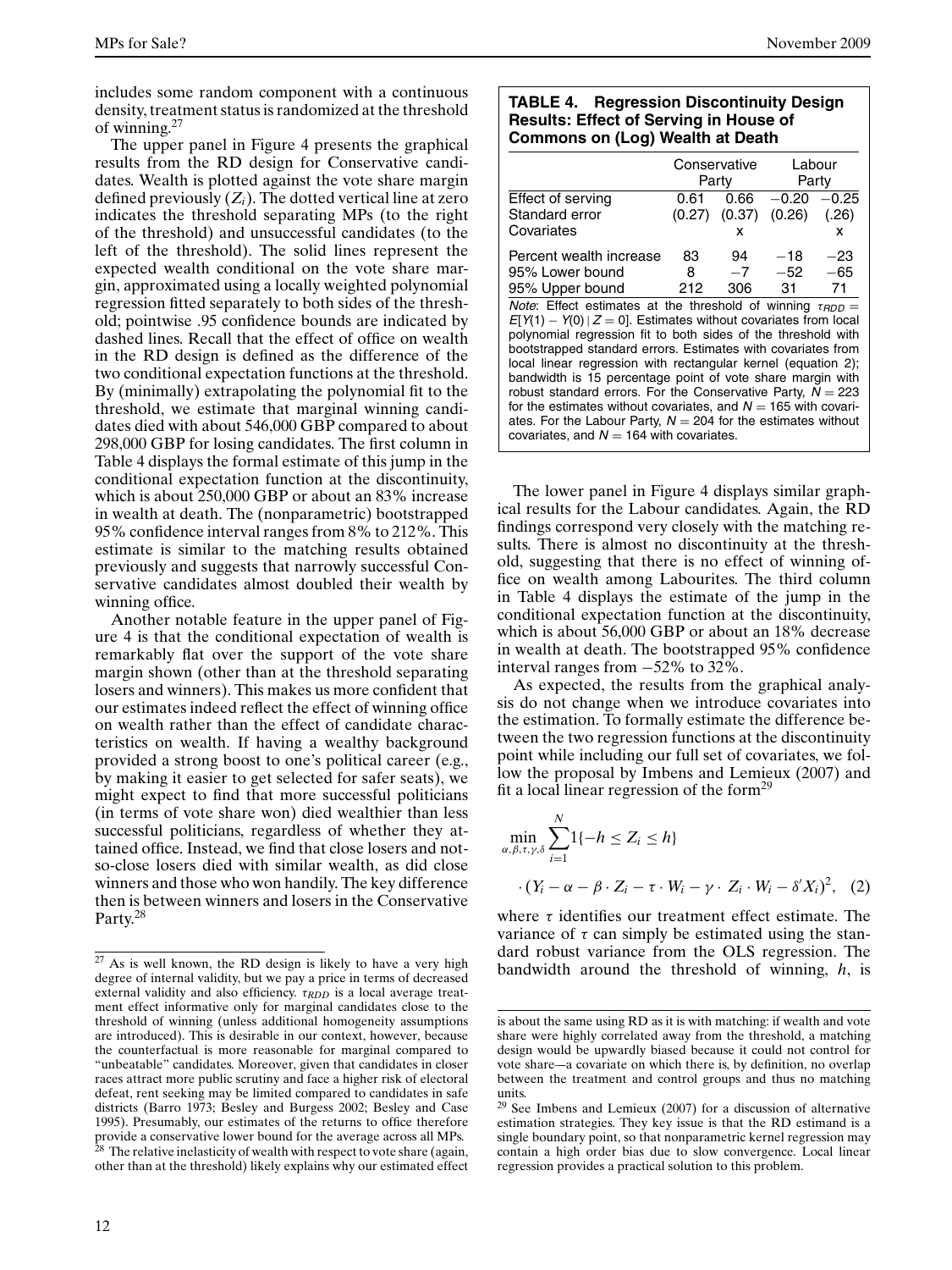

# **FIGURE 4. Regression Discontinuity Design: Effect of Serving in House of Commons on Wealth at**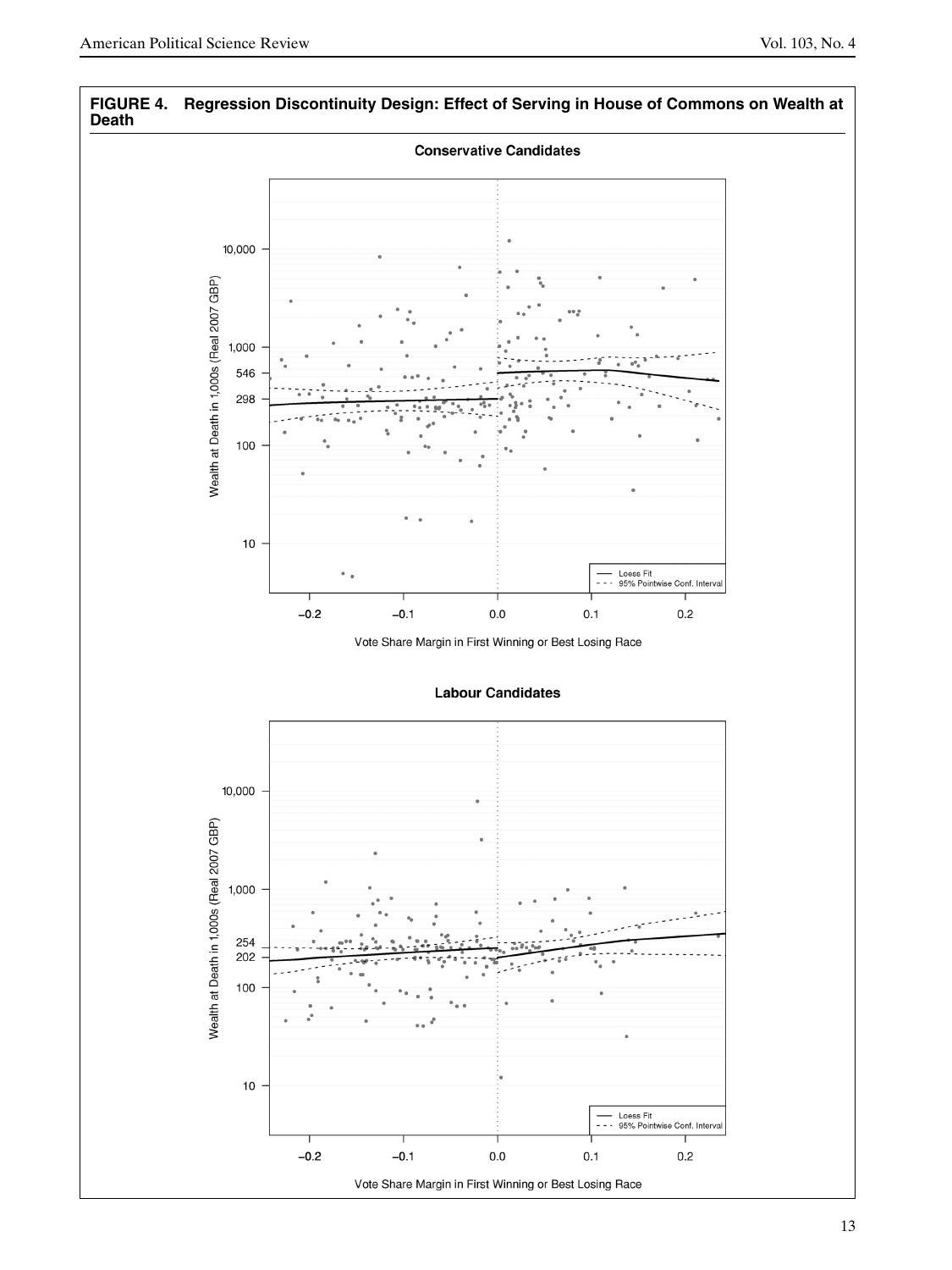| <b>TABLE 5. Testing for Jumps at Nondiscontinuity Points: Estimates for</b><br><b>Conservative Candidates</b>                                                                                                     |         |         |         |         |         |
|-------------------------------------------------------------------------------------------------------------------------------------------------------------------------------------------------------------------|---------|---------|---------|---------|---------|
| Vote share threshold                                                                                                                                                                                              | $-0.10$ | $-0.05$ | 0       | 0.05    | 0.10    |
| Estimate                                                                                                                                                                                                          | $-0.53$ | $-0.43$ | 0.66    | 0.33    | 0.63    |
| Standard error                                                                                                                                                                                                    | 0.53    | 0.54    | 0.37    | 0.50    | 0.81    |
| 95% Lower bound                                                                                                                                                                                                   | $-1.59$ | $-1.50$ | $-0.07$ | $-0.66$ | $-0.97$ |
| 95% Upper bound                                                                                                                                                                                                   | 0.52    | 0.64    | 1.4     | 1.33    | 2.24    |
| <i>Note</i> : The discontinuity in wealth is estimated at vote share thresholds from $-1$ to $\cdot$ 1, including 0, the<br>true threshold (for which results are shown in bold). Regressions include covariates. |         |         |         |         |         |

chosen by the Imbens and Lemieux (two-sided) crossvalidation criterion.<sup>30</sup> The optimal bandwidth according to this criterion is a vote share of about 15 percentage points.<sup>31</sup> The second and fourth columns in Table 4 present results for this regression with our full set of covariates (including schooling, university education, occupation, gender, year of birth, and year of death). Just as in a randomized experiment, the inclusion of covariates has only a small effect on the estimate of *τ* because, in the close neighborhood of the threshold, all observed and unobserved covariates should be independent of the treatment. We again reject the null at the conventional levels, but the standard errors, as expected, are slightly larger than in the matching analysis because the RD approach focuses on the neighborhood of the threshold, where there are fewer observations.

#### **Robustness Tests for RD Estimation**

*Test for Wealth Jumps at Nondiscontinuity Points.* Following the proposal by Imbens and Lemieux (2007), we test for jumps in wealth at points other than the threshold at which office was assigned. We produce RD estimates at 5 percentage point increments along the range of the vote share variable, in each case limiting analysis to either the winning or losing candidates. $32$ Table 5 compares these placebo effect estimates with our estimate of the effect of winning office on wealth. (We focus on Conservative candidates because we did not find an effect for Labour.) The true vote share threshold where winners and losers are decided is zero; the estimated jump at this threshold is reproduced here in bold along with the estimated discontinuities at four placebo thresholds  $(-.1, -.05, .05, \text{ and } .1)$ . As should be expected, the true effect stands out in magnitude and statistical significance from the placebo effects; for none of the placebo effects is the point estimate larger than the standard error. This finding increases our confidence that our estimate measures the effect of gaining office rather than a random artifact of the data.

*Test for Zero Average Effect on Placebo Outcomes.* Here we assess whether winning office appears to have affected candidate characteristics (e.g., year of birth) that could not possibly have been affected by serving in Parliament. This type of test, which was first applied in an RD setting by Lee, Morelli, and Butler  $(2004)$ ,  $33$ looks for evidence that the winners of very close elections do not appear to have been randomly selected; if they were, we would expect to see no treatment effect on these placebo outcomes. We repeatedly obtain RD estimates of the effect of serving in Parliament on these placebo outcomes and present the results for both parties in Table 6. The 95% confidence interval on the estimated placebo effect includes zero for all covariates in both parties, with only one exception (an indicator for candidates whose secondary school is not reported in their bios). Given the number of covariates being tested, we would expect some such difference by random chance, and after making any statistical correction for multiple comparisons (e.g., Bonferroni), no significant differences are found. The degree of imbalance across groups is similar to what we would expect in a randomized experiment.

Included in Table 6 with the covariates we considered previously are several additional measures that we judged to provide a further useful indication of whether winners and losers of close elections may differ in some important way. One such measure is the number of attempts the candidate took before the decisive race (i.e., the first winning race for winners or the best losing race for losers), indicated by "Previous Attempts" in Table 5. If the winners in our data set triumphed through persistence, we would expect this covariate to systematically differ between the two groups. Another such measure is the vote share for the candidate's party in the same district in the prior election (indicated by vote margin in previous race). Because candidates competed to be staged in favorable districts, this is likely to be a good measure of the desirability of the seat and therefore the quality of the candidate. In the next rows in Table 6, we also checked whether the constituencies of winners and losers of close elections differ with

<sup>30</sup> Imbens and Lemieux (2007, equation 5.12).

<sup>&</sup>lt;sup>31</sup> As suggested by the flatness of the conditional expectation, our results are somewhat insensitive to the choice of bandwidth for the rectangular kernel, although obviously the standard errors tend to increase as the bandwidth is decreased and fewer observations are used. For example, for the Conservatives, the estimated treatment effect (including all covariates) is *.*82 (*.*59) when we use half the optimal threshold (i.e., 7.5 percentage points) and *.*57 (*.*29) when double the optimal bandwidth (i.e., 30 percentage points) is used. For completeness, the same estimates without all covariates are *.*71 (*.*45) for half and *.*63 (*.*27) for double the bandwidth.

 $32$  By focusing on each subsample separately, we follow Imbens and Lemieux (2007, 27), who note that otherwise our regression function would assume continuity at a point where we know there is a break.

<sup>33</sup> See Imbens and Lemieux (2007) for a discussion.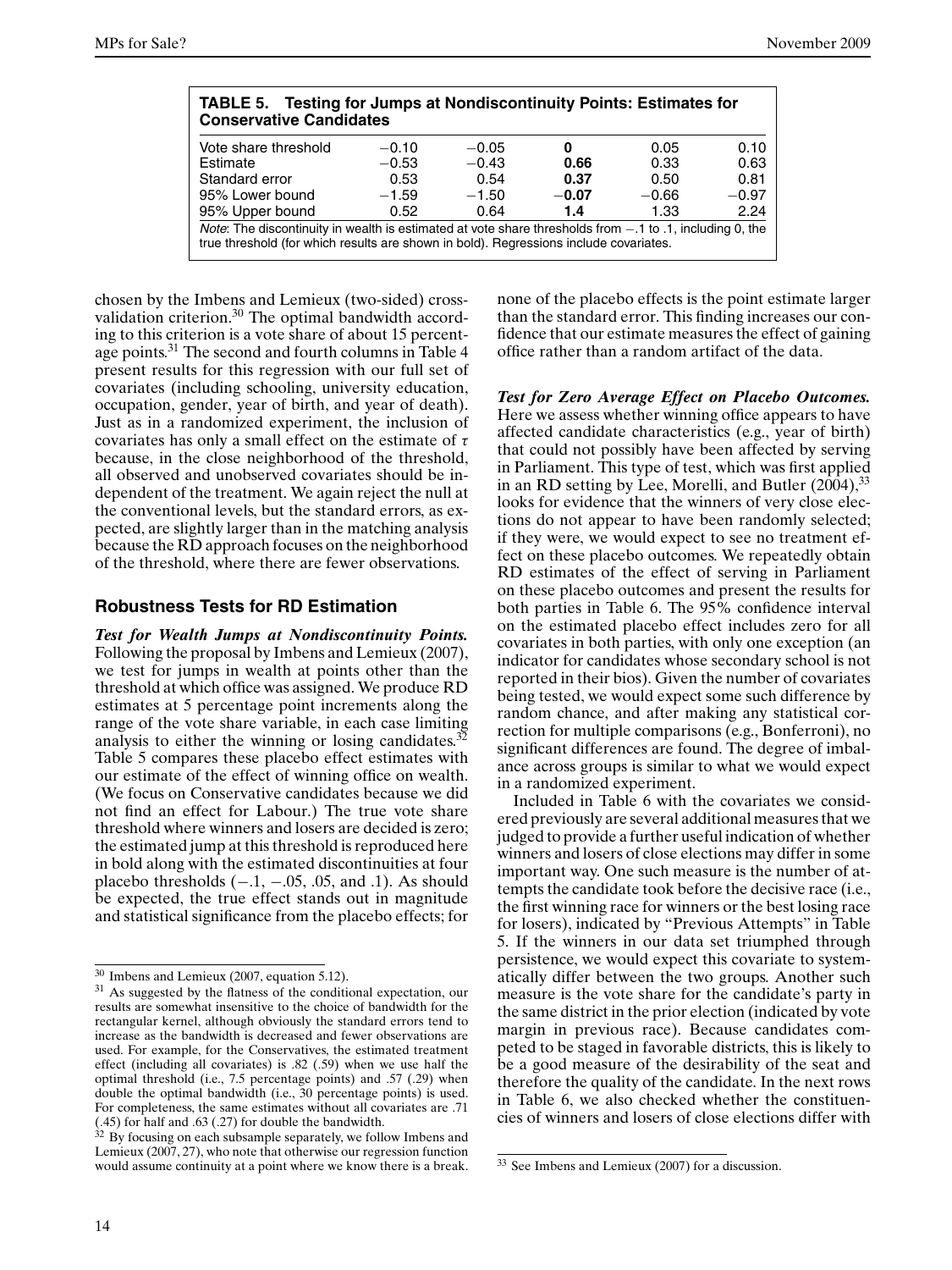| Placebo Outcome<br>Year of birth<br>Year of death<br>Age at death<br>Female<br>Teacher<br><b>Barrister</b><br>Solicitor<br>Doctor<br>Civil servant<br>Local politician<br><b>Business</b><br>White collar<br>Union official<br>Journalist<br>Miner<br>Schooling: Eton<br>Schooling: public<br>Schooling: regular<br>Schooling: not reported | Placebo<br>Effect<br>2.79<br>2.08<br>0.12<br>$-0.01$<br>$-0.09$<br>0.09<br>$-0.13$<br>$-0.00$<br>0.04<br>$-0.01$<br>$-0.05$<br>$-0.00$<br>0.00<br>$-0.08$<br>0.00 | 95. UB<br>8.10<br>5.97<br>$-6.32$<br>0.14<br>0.06<br>0.25<br>0.07<br>0.12<br>0.10<br>0.23<br>0.21<br>0.19<br>NA.<br>0.07 | 95 LB<br>$-2.62$<br>$-1.89$<br>6.56<br>$-0.16$<br>$-0.23$<br>$-0.09$<br>$-0.33$<br>$-0.13$<br>$-0.02$<br>$-0.25$<br>$-0.31$<br>$-0.19$<br>NA. | Placebo<br>Effect<br>2.50<br>2.23<br>1.41<br>$-0.03$<br>$-0.23$<br>$-0.07$<br>0.03<br>0.03<br>$-0.03$<br>0.10<br>0.00<br>$-0.00$ | 95. UB<br>8.62<br>6.23<br>$-5.78$<br>0.06<br>0.01<br>0.05<br>0.15<br>0.14<br>0.03<br>0.40<br>0.13 | 95 LB<br>$-3.77$<br>$-1.91$<br>8.60<br>$-0.12$<br>$-0.47$<br>$-0.18$<br>$-0.10$<br>$-0.09$<br>$-0.10$<br>$-0.21$ |
|---------------------------------------------------------------------------------------------------------------------------------------------------------------------------------------------------------------------------------------------------------------------------------------------------------------------------------------------|-------------------------------------------------------------------------------------------------------------------------------------------------------------------|--------------------------------------------------------------------------------------------------------------------------|-----------------------------------------------------------------------------------------------------------------------------------------------|----------------------------------------------------------------------------------------------------------------------------------|---------------------------------------------------------------------------------------------------|------------------------------------------------------------------------------------------------------------------|
|                                                                                                                                                                                                                                                                                                                                             |                                                                                                                                                                   |                                                                                                                          |                                                                                                                                               |                                                                                                                                  |                                                                                                   |                                                                                                                  |
|                                                                                                                                                                                                                                                                                                                                             |                                                                                                                                                                   |                                                                                                                          |                                                                                                                                               |                                                                                                                                  |                                                                                                   |                                                                                                                  |
|                                                                                                                                                                                                                                                                                                                                             |                                                                                                                                                                   |                                                                                                                          |                                                                                                                                               |                                                                                                                                  |                                                                                                   |                                                                                                                  |
|                                                                                                                                                                                                                                                                                                                                             |                                                                                                                                                                   |                                                                                                                          |                                                                                                                                               |                                                                                                                                  |                                                                                                   |                                                                                                                  |
|                                                                                                                                                                                                                                                                                                                                             |                                                                                                                                                                   |                                                                                                                          |                                                                                                                                               |                                                                                                                                  |                                                                                                   |                                                                                                                  |
|                                                                                                                                                                                                                                                                                                                                             |                                                                                                                                                                   |                                                                                                                          |                                                                                                                                               |                                                                                                                                  |                                                                                                   |                                                                                                                  |
|                                                                                                                                                                                                                                                                                                                                             |                                                                                                                                                                   |                                                                                                                          |                                                                                                                                               |                                                                                                                                  |                                                                                                   |                                                                                                                  |
|                                                                                                                                                                                                                                                                                                                                             |                                                                                                                                                                   |                                                                                                                          |                                                                                                                                               |                                                                                                                                  |                                                                                                   |                                                                                                                  |
|                                                                                                                                                                                                                                                                                                                                             |                                                                                                                                                                   |                                                                                                                          |                                                                                                                                               |                                                                                                                                  |                                                                                                   |                                                                                                                  |
|                                                                                                                                                                                                                                                                                                                                             |                                                                                                                                                                   |                                                                                                                          |                                                                                                                                               |                                                                                                                                  |                                                                                                   |                                                                                                                  |
|                                                                                                                                                                                                                                                                                                                                             |                                                                                                                                                                   |                                                                                                                          |                                                                                                                                               |                                                                                                                                  |                                                                                                   |                                                                                                                  |
|                                                                                                                                                                                                                                                                                                                                             |                                                                                                                                                                   |                                                                                                                          |                                                                                                                                               |                                                                                                                                  |                                                                                                   |                                                                                                                  |
|                                                                                                                                                                                                                                                                                                                                             |                                                                                                                                                                   |                                                                                                                          |                                                                                                                                               |                                                                                                                                  |                                                                                                   | $-0.13$                                                                                                          |
|                                                                                                                                                                                                                                                                                                                                             |                                                                                                                                                                   |                                                                                                                          |                                                                                                                                               |                                                                                                                                  | 0.15                                                                                              | $-0.16$                                                                                                          |
|                                                                                                                                                                                                                                                                                                                                             |                                                                                                                                                                   |                                                                                                                          |                                                                                                                                               | $-0.04$                                                                                                                          | 0.12                                                                                              | $-0.20$                                                                                                          |
|                                                                                                                                                                                                                                                                                                                                             |                                                                                                                                                                   |                                                                                                                          | $-0.22$                                                                                                                                       | 0.05                                                                                                                             | 0.29                                                                                              | $-0.20$                                                                                                          |
|                                                                                                                                                                                                                                                                                                                                             |                                                                                                                                                                   | NΑ                                                                                                                       | NΑ                                                                                                                                            | $-0.02$                                                                                                                          | 0.02                                                                                              | $-0.07$                                                                                                          |
|                                                                                                                                                                                                                                                                                                                                             | 0.12                                                                                                                                                              | 0.28                                                                                                                     | $-0.04$                                                                                                                                       | $-0.04$                                                                                                                          | 0.02                                                                                              | $-0.11$                                                                                                          |
|                                                                                                                                                                                                                                                                                                                                             | $-0.22$                                                                                                                                                           | 0.07                                                                                                                     | $-0.52$                                                                                                                                       | 0.03                                                                                                                             | 0.23                                                                                              | $-0.17$                                                                                                          |
|                                                                                                                                                                                                                                                                                                                                             | $-0.15$                                                                                                                                                           | 0.12                                                                                                                     | $-0.42$                                                                                                                                       | $-0.01$                                                                                                                          | 0.32                                                                                              | $-0.35$                                                                                                          |
|                                                                                                                                                                                                                                                                                                                                             | 0.25                                                                                                                                                              | 0.46                                                                                                                     | 0.03                                                                                                                                          | 0.02                                                                                                                             | 0.33                                                                                              | $-0.30$                                                                                                          |
| University: Oxbridge                                                                                                                                                                                                                                                                                                                        | 0.10                                                                                                                                                              | 0.36                                                                                                                     | $-0.17$                                                                                                                                       | $-0.04$                                                                                                                          | 0.21                                                                                              | $-0.30$                                                                                                          |
| University: degree                                                                                                                                                                                                                                                                                                                          | $-0.02$                                                                                                                                                           | 0.25                                                                                                                     | $-0.30$                                                                                                                                       | 0.10                                                                                                                             | 0.42                                                                                              | $-0.23$                                                                                                          |
| University: not reported                                                                                                                                                                                                                                                                                                                    | $-0.08$                                                                                                                                                           | 0.21                                                                                                                     | $-0.37$                                                                                                                                       | $-0.06$                                                                                                                          | 0.25                                                                                              | $-0.37$                                                                                                          |
| Aristocrat                                                                                                                                                                                                                                                                                                                                  | 0.05                                                                                                                                                              | 0.19                                                                                                                     | $-0.09$                                                                                                                                       | 0.06                                                                                                                             | 0.17                                                                                              | $-0.06$                                                                                                          |
| Previous races                                                                                                                                                                                                                                                                                                                              | 0.22                                                                                                                                                              | 0.59                                                                                                                     | $-0.16$                                                                                                                                       | 0.24                                                                                                                             | 0.76                                                                                              | $-0.29$                                                                                                          |
| Vote margin in previous race                                                                                                                                                                                                                                                                                                                | $-0.00$                                                                                                                                                           | 0.04                                                                                                                     | $-0.05$                                                                                                                                       | $-0.05$                                                                                                                          | 0.01                                                                                              | $-0.11$                                                                                                          |
| Size of electorate                                                                                                                                                                                                                                                                                                                          | $-622$                                                                                                                                                            | $-8056$                                                                                                                  | 6812                                                                                                                                          | $-545$                                                                                                                           | $-7488$                                                                                           | 6397                                                                                                             |
| Turnout                                                                                                                                                                                                                                                                                                                                     | $-0.01$                                                                                                                                                           | $-0.04$                                                                                                                  | 0.03                                                                                                                                          | 0.02                                                                                                                             | $-0.02$                                                                                           | 0.05                                                                                                             |
| Effective number of candidates                                                                                                                                                                                                                                                                                                              | 0.02                                                                                                                                                              | $-0.12$                                                                                                                  | 0.17                                                                                                                                          | $-0.01$                                                                                                                          | $-0.24$                                                                                           | 0.23                                                                                                             |
| Region: East Midlands                                                                                                                                                                                                                                                                                                                       | $-0.01$                                                                                                                                                           | $-0.20$                                                                                                                  | 0.18                                                                                                                                          | 0.04                                                                                                                             | $-0.19$                                                                                           | 0.28                                                                                                             |
| Region: East of England                                                                                                                                                                                                                                                                                                                     | 0.00                                                                                                                                                              | $-0.18$                                                                                                                  | 0.18                                                                                                                                          | 0.03                                                                                                                             | $-0.20$                                                                                           | 0.25                                                                                                             |
| Region: Greater London                                                                                                                                                                                                                                                                                                                      | 0.08                                                                                                                                                              | $-0.11$                                                                                                                  | 0.27                                                                                                                                          | $-0.05$                                                                                                                          | $-0.25$                                                                                           | 0.16                                                                                                             |
| Region: North East England                                                                                                                                                                                                                                                                                                                  | $-0.07$                                                                                                                                                           | $-0.17$                                                                                                                  | 0.03                                                                                                                                          | 0.06                                                                                                                             | $-0.07$                                                                                           | 0.19                                                                                                             |
| Region: North West England                                                                                                                                                                                                                                                                                                                  | $-0.17$                                                                                                                                                           | $-0.41$                                                                                                                  | 0.08                                                                                                                                          | $-0.08$                                                                                                                          | $-0.27$                                                                                           | 0.11                                                                                                             |
| Region: South East England                                                                                                                                                                                                                                                                                                                  | 0.11                                                                                                                                                              | $-0.04$                                                                                                                  | 0.27                                                                                                                                          | 0.11                                                                                                                             | $-0.14$                                                                                           | 0.35                                                                                                             |
| Region: South West England                                                                                                                                                                                                                                                                                                                  | 0.08                                                                                                                                                              | $-0.11$                                                                                                                  | 0.27                                                                                                                                          | $-0.09$                                                                                                                          | $-0.27$                                                                                           | 0.10                                                                                                             |
| Region: West Midlands                                                                                                                                                                                                                                                                                                                       | $-0.12$                                                                                                                                                           | $-0.39$                                                                                                                  | 0.15                                                                                                                                          | $-0.12$                                                                                                                          | $-0.35$                                                                                           | 0.11                                                                                                             |
| Region: Yorkshire and Humberside                                                                                                                                                                                                                                                                                                            | 0.03                                                                                                                                                              | $-0.11$                                                                                                                  | 0.16                                                                                                                                          | 0.11                                                                                                                             | $-0.13$                                                                                           | 0.35                                                                                                             |
| Scotland                                                                                                                                                                                                                                                                                                                                    | 0.03                                                                                                                                                              | $-0.09$                                                                                                                  | 0.15                                                                                                                                          | $-0.05$                                                                                                                          | $-0.19$                                                                                           | 0.09                                                                                                             |
| Wales                                                                                                                                                                                                                                                                                                                                       | 0.04                                                                                                                                                              | $-0.06$                                                                                                                  | 0.15                                                                                                                                          | 0.04                                                                                                                             | $-0.10$                                                                                           | 0.17                                                                                                             |
| Note: Every row shows a placebo treatment effect estimated at the threshold of winning $\tau_{FDD} = E[Y(1) - Y(0) Z = 0]$ obtained                                                                                                                                                                                                         |                                                                                                                                                                   |                                                                                                                          |                                                                                                                                               |                                                                                                                                  |                                                                                                   |                                                                                                                  |

respect to the size of the electorate, turnout, and effective number of candidates. Finally, the last rows of Table 5 consider a battery of dummy variables for each of the nine regions of England, as well as Scotland and Wales, to see whether the constituencies of winners and losers of close elections differ geographically. The fact that we do not find any significant difference for any of these variables provides support for the validity of the identification strategy.

# **DISCUSSION**

Based on the analysis in the previous section, we conclude that serving in the House of Commons roughly doubled the wealth at death of Conservative candidates on average, but had no effect for candidates of the Labour Party. It remains to consider possible channels by which serving Parliament could have such a strong, party-specific effect on personal wealth.

#### **How Did MPs Make Money?**

One possibility to address immediately is that MPs' official pay explains the financial benefit of office: perhaps Conservative MPs received a significantly higher salary than what they would have earned outside Parliament. This conjecture is completely at odds with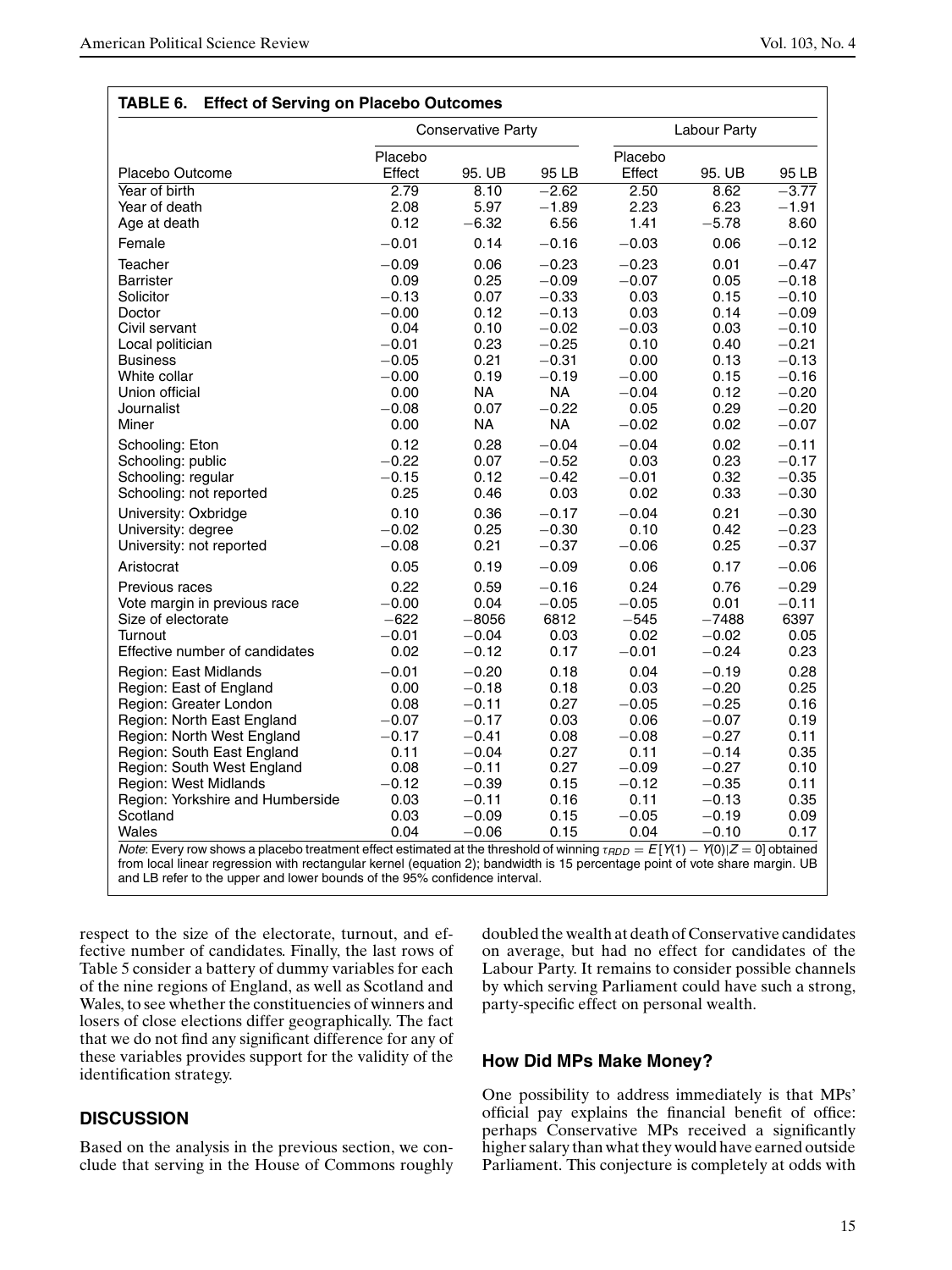the evidence, however. The MP salary in the period we examine was modest compared to wages in professions most MPs commonly pursued before entering office. A survey conducted among new members of Parliament in 1979 indicates that more than three fourths of entering MPs took a pay cut to serve in Parliament; at a time when an MP's salary was 6,897 GBP in nominal terms, the median backbencher had left a job paying 11,000 GBP (Judge 1984, 68). The New Earnings Survey, which was first conducted in 1971, indicates that over the past several decades, MPs have consistently earned somewhat more than journalists and university professors, but less than legal professionals and managers in large companies. What's more, Conservatives were more likely to face a pay cut after being elected, given that they tended to come from more lucrative careers in law and business. If salaries were the dominant factor, we might expect to see the union officials, journalists, and lecturers of the Labour Party profit, but not the accountants, barristers, and managing directors of the Conservative Party. Given that we see the opposite, salary evidently does not explain the observed pattern of benefits from office.

It is also unlikely that health effects can explain our findings. If the status boost of serving in Parliament improved health (see Redelmeier and Singh 2001, but also Sylvestre, Huszti, and Hanley 2006), it may have extended MPs' working lives and increased the size of their estates. (However, living longer can deplete savings.) In fact, we find no difference in the longevity of MPs and unsuccessful candidates. For both parties, a treatment indicator for winning office is statistically insignificant in regressions of either age at death or year of death on our covariates. Moreover, in our balance tests for the regression discontinuity design, we found that there is no discontinuity in age of death or year of death at the threshold of winning (Table 6). Finally, none of our results are affected by including the year of death in the regressions.

The most obvious channel through which winning office may have increased wealth is through lucrative, politically linked outside employment (particularly directorships and "parliamentary consultancies") that have periodically come under public scrutiny. To get a sense of the extent to which MPs were able to capitalize on their office in acquiring this kind of employment, we used the *Directory of Directors*, an annual listing of the directors serving on boards of companies traded on the London Stock Exchange, to count the number of directorships listed in 1983 for each of the candidates for whom we also collected wealth data. We find that, controlling for our standard battery of covariates (gender; year of birth; year of death; and indicators for schooling, university, and titles of nobility), Conservative MPs indeed had significantly  $(p = .08)$ more directorships than unsuccessful candidates, with the predicted number of directorships being .46 for winners and .13 for losers at covariate means. Among Labour MPs, we find that losers actually had more directorships than winners (.54 vs. .10), although the difference was not significant  $(p = .47)$  and was driven largely by a single outlier among the losers who held

19 directorships. (With that outlier removed, the expected rate is .09 for losers and .11 for winners  $[p =$ *.*80].)

It seems worth asking how much of the total wealth gain we estimate for Conservative MPs could be accounted for solely by the politically linked directorships that MPs collected. To answer this, we conduct the following back-of-the-envelope calculations.

First, we need to determine by how much the added directorships would be expected to increase the average earnings of MPs compared to unsuccessful candidates. As noted previously, winning office was expected to increase the average number of public company directorships among Conservatives from .13 to .46. These figures considerably understate the increase in all directorships, however, because they include only directorships of public companies, whereas many MPs held private company directorships. If we scale the increase in 1983 directorships according to the total number of directorships reported in the 1975 RMI, it works out to an increase in roughly one directorship per member. The average annual fee for outside directors was about 25,000 GBP (in 2007 prices) plus benefits (Hollingsworth 1991, 21, 157), indicating that winning office conferred roughly that amount in extra directorship income on our sample of MPs, at least in the 1970s and 1980s.

Second, we need to convert the gain in wealth at death that we estimated previously into a difference in annual earnings. As noted, we estimate the average wealth benefit of serving in Parliament for our sample at about 250,000 in 2007 GBP. Only a fraction of earnings is ultimately bequeathed; using U.S. probates from the 1960s and 1970s, Menchik and David (1983) estimate the marginal propensity to bequeath from earnings at about .25 for the top quintile of his sample. If these data are an appropriate rough guide in our context, MPs would have had to earn roughly 1 million pounds more (at 2007 prices), on average, over the course of their lifetimes compared to unsuccessful candidates in order to boost their estates by the estimated amount. Because the median Conservative MP served 18 years and lived 17 more, this would require earning around 25,000 GBP more per year after being elected than one would have earned outside politics. This is precisely the boost in average annual directorship fees in 1983 that we estimated previously. Recognizing that this calculation is necessarily quite rough, it does seem that directorships alone could account for a sizable proportion of Conservative MPs' wealth gains from being elected to Parliament.

Ample anecdotal evidence confirms that MPs' directorships were not merely ways to make money on the side, but were rather integrally connected with MPs' political roles. What MPs provided for their clients as directors and parliamentary consultants was political inuence and information, either directly or through connections to ministers and members of the civil service. (As noted in Table 7, 13% of Conservative MPs served as ministers at some point in their careers, and 27% had front bench positions.) MPs and the outside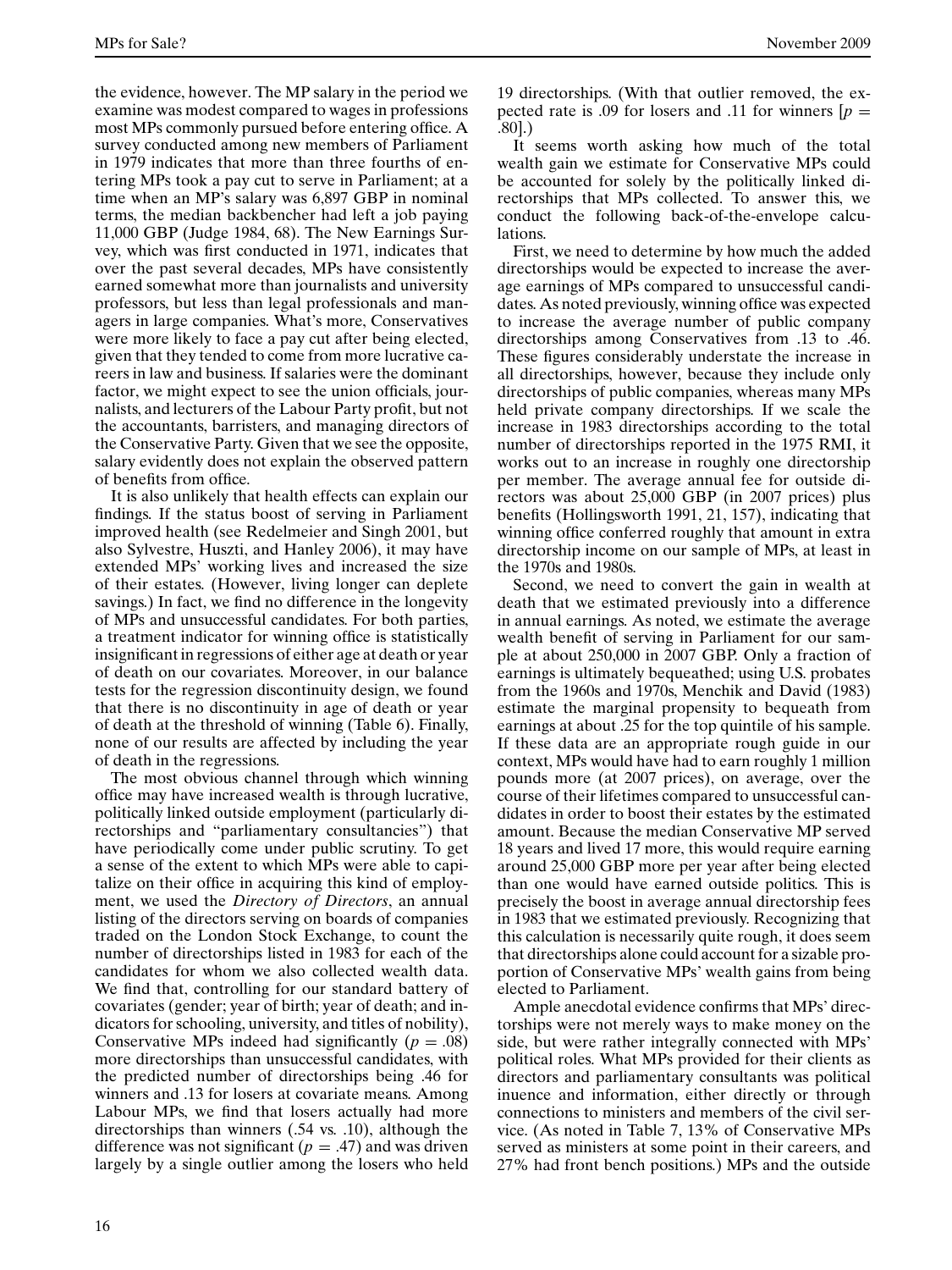|                               | Mean | Min. | 1st Qtr. | Median | 3rd Qtr. | Max. |
|-------------------------------|------|------|----------|--------|----------|------|
| Conservative                  |      |      |          |        |          |      |
| Cabinet                       | 0.13 | 0    | 0        | 0      | 0        |      |
| Front bench                   | 0.27 | 0    | 0        |        |          |      |
| Year of birth                 | 1916 | 1895 | 1912     | 1916   | 1921     | 1940 |
| Age entered office            | 42   | 29   | 37       | 41     | 46       | 59   |
| Year entered office           | 1958 | 1950 | 1951     | 1959   | 1964     | 1970 |
| Year retired from last office | 1977 | 1955 | 1966     | 1974   | 1987     | 2001 |
| Years as MP and former MP     | 37   | 14   | 31       | 38     | 45       | 55   |
| Years served as MP            | 18   | 2    | 9        | 18     | 24       | 51   |
| Years as former MP            | 18   | 0    | 10       | 17     | 28       | 41   |
| Labour                        |      |      |          |        |          |      |
| Cabinet                       | 0.13 | 0    | 0        | 0      | 0        |      |
| Front bench                   | 0.30 | 0    | 0        |        |          |      |
| Year of birth                 | 1920 | 1901 | 1915     | 1920   | 1926     | 1935 |
| Age entered office            | 42   | 31   | 38       | 42     | 46       | 57   |
| Year entered office           | 1962 | 1950 | 1959     | 1964   | 1966     | 1970 |
| Year retired from last office | 1981 | 1951 | 1979     | 1983   | 1987     | 1997 |
| Years as MP and former MP     | 34   | 18   | 30       | 34     | 40       | 50   |
| Years served as MP            | 18   |      | 13       | 19     | 24       | 33   |
| Years as former MP            | 15   | 0    | 6        | 14     | 21       | 46   |

|                     | <b>TABLE 7. Characteristics of Political Careers of Members of Parliament</b> |
|---------------------|-------------------------------------------------------------------------------|
| (Estimation Sample) |                                                                               |

interests who retain them have at times been quite candid about the nature of this political exchange. A month after leaving office as Chancellor of the Exchequer in the wake of the 1964 general election (and while a sitting MP), Reginald Maudling accepted a position as executive director of a merchant banking firm, with fees estimated at more than five times his MP salary. Journalist Andrew Roth noted that "the firm made it clear to the financial writers present that it was very useful indeed to have on tap the knowledge and contacts made by a former Cabinet Minister who had been Chancellor of the Exchequer and President of the Board of Trade" (1965, xii). In 1968, Conservative MP Anthony Courtney explained that "Election to the House of Commons not only consolidated but also improved my business affairs. I had acquired for the benefit of the firms with which I was connected improved personal contact with the Board of Trade and other ministers" (1968, 63). The exchange of cash for influence was perhaps most obvious in the case of lobbying firms established and run by sitting MPs, of which Westminster Communications Ltd. (run by MPs Markus Fox and Keith Speed) was among the most successful. As documented in RMIs from the 1980s and 1990s, Westminster Communications provided political lobbying to a long list of clients. Fox later defended the practice of running a lobbying company while in Parliament by explaining that "We thought if we, as Members of Parliament, were actually controlling the company we could ensure we only acted for those clients who we were convinced were of good standing."34

A survey of MPs in the mid-1980s suggests that the blurring between legislator and lobbyist was not limited to a few isolated entrepreneurs. Only 20% of surveyed MPs identified a hypothetical situation as corrupt in which an MP "is retained by a major company to arrange meetings and dinners in the House at which its executives can meet parliamentarians" (Mancuso 1995, 35). One MP noted that "such sponsored dinners happen all the time" (44), and another commented, "The rules allow it. We all advocate causes and arrange meetings between MPs and external pressure groups" (118). Survey responses portrayed a situation in which it was "very easy" for MPs to be hired as consultants to outside firms ("you don't have to be clever to get a retainer" [154]), and in which it was common for companies to contact Conservative Party leaders and "ask for the name of an MP willing to act as an adviser" (63). One surveyed MP raised an eyebrow at the effect outside payments had on MPs' positions: "There are so many members on retainers to P.R. companies who are receiving payment for advancing specific causes, it would be interesting to see whether they would be supporting the same cause or side of an issue if they were not receiving payment" (65–66).

In sum, the evidence suggests that being elected to Parliament endowed politicians with valuable political connections and knowledge that, through directorships and other employment, helped special interests to access the levers of policy making. This is consistent with evidence from several other countries, suggesting that employing sitting or former politicians as board directors, consultants, or executives is valuable to firms precisely because of the political connections and knowledge that politicians possess (Faccio 2006; Ferguson and Voth 2008; Fisman 2001; Goldman, Rocholl, and So 2008; n.d.; Jayachandran 2006; Johnson and Mitton 2003; Khwaja and Mian 2005; Roberts 1990).

<sup>&</sup>lt;sup>34</sup> Evidence to Select Committee on Members' Interest, HC 44-vii, 200–2. Also see Hollingsworth 1991, 21, 69, 70–4, 105–7, 120–2.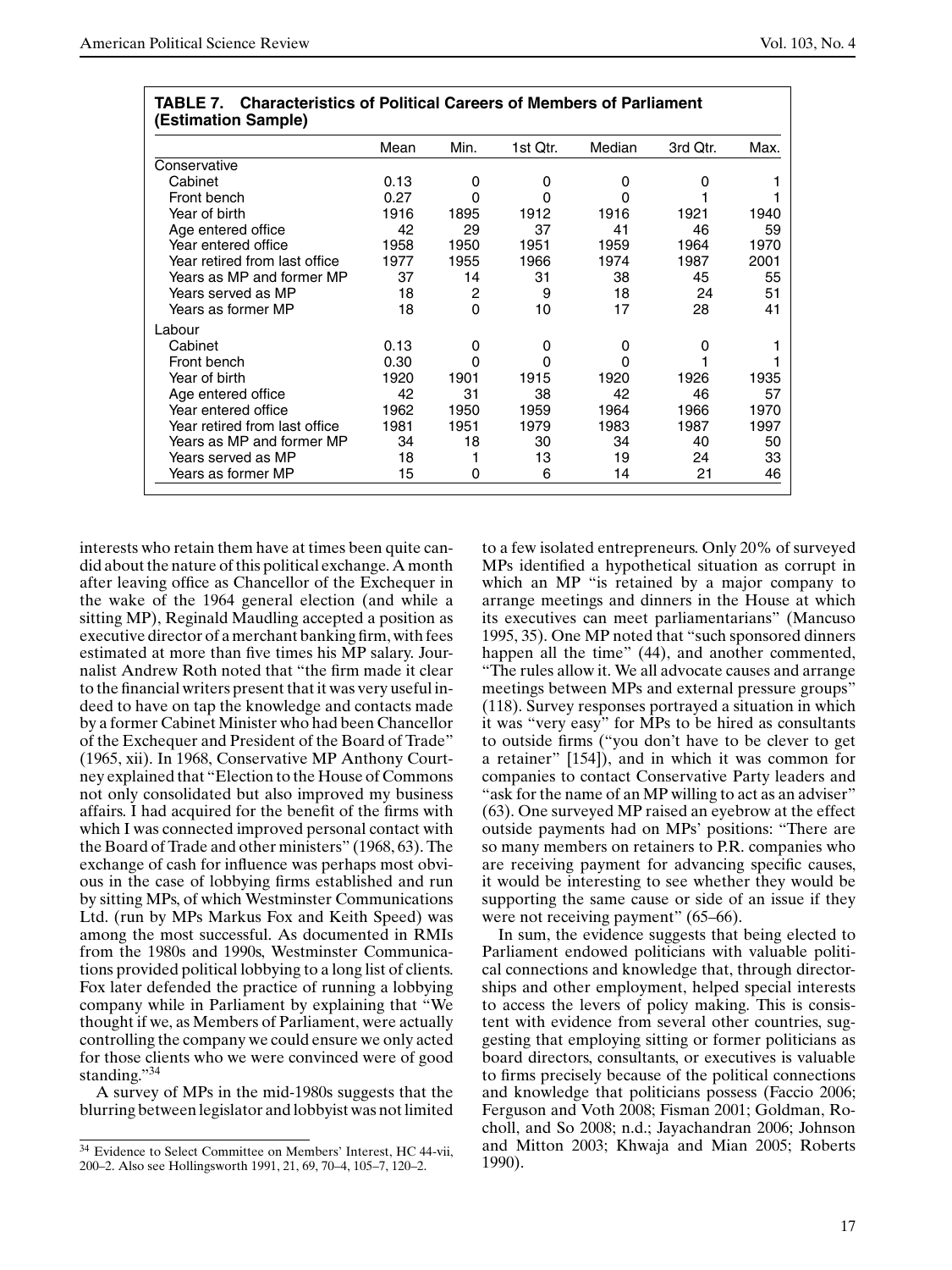# **Why Did the Benefits of Office Differ by Party?**

The question remains why Labour MPs did not appear to derive as large a financial benefit from office as did their Conservative counterparts. We consider three explanations.

One explanation to consider is that differences in the ideology of the parties explain the greater propensity of Conservative MPs to take on lucrative outside work while in Parliament and to thereby profit from office. The Labour Party of the period we examine remained closely tied to the socialist principles on which the party was founded, and many members had arrived at their seats in Parliament after careers in the trades unions, a culture in which serving on a corporate board would likely be seen as betrayal. Mancuso (1995) interviewed MPs in the mid-1980s about their attitudes toward legislative ethics; she found that Labour MPs made up a disproportionate share of the group she termed "Puritans"—–MPs who had the most stringent attitudes about conflicts of interest and performing favors for constituents. She suggests that Puritan attitudes can be seen as "an extension of Labour's preference for economic and social interventionism and egalitarianism," whereas Conservative MPs' relatively lax ethical stance was consonant with the Thatcher government's embrace of "the entrepreneurial values of self-interest and initiative" (63). As Mancuso (1995) recognizes, the causal relationship between MPs' reported ethical stances and their behavior is complicated: those MPs who held outside positions in her study reported far more permissive attitudes toward potential conflict of interest, but it could have been the difference in offers of lucrative employment that shaped their views, rather than their views that shaped their employment profile. Still, it seems reasonable that part of the difference between Labour and Conservative MPs' financial gains could relate to ideological differences between the parties.

A second explanation is that the constituents of the Labour and Conservative parties wanted different kinds of political goods and that influence peddling was a more productive strategy in the market for goods desired by Conservative constituents.<sup>35</sup> The clients of the Conservatives were business firms seeking highly targetable goods, such as sector-specific or even firmspecific tax loopholes and regulatory breaks. Some of these goods could presumably be acquired by hiring an MP who could lobby the front bench to alter legislation and regulation accordingly. The Labour Party's clients were mainly labor unions, which sought more broadbased, programmatic policies (e.g., public ownership of industries, support for the public pension and health systems, education reform) that yielded few targeted benefits to specific unions. If we assume that Conservative MPs had more power over targetable benefits than did Labour MPs (e.g., if Conservative cabinets were more likely to award targeted benefits and Conservative MPs had more clout with Conservative cabinets), then this distinction may explain part of the difference in patterns of outside employment and wealth gain between the two parties' MPs. Then again, business interests could in theory extract targeted benefits from cabinets of either party; indeed, business PACs in the U.S. have been seen to adjust their PAC contributions to respond to a change in control in the U.S. Congress more than labor PACs, suggesting that business interests in that setting extract their targeted benefits from whoever is in power (Cox and Magar 1999; Rudolph 1999). The difference in the nature of political goods sought by the two parties may therefore provide some explanatory power, but does not seems to be enough to explain why Conservative MPs profited more.

We emphasize instead the difference in the way the market for MPs' services was organized between the two parties, which in turn resulted from a difference in the organization of the two parties. The Labour and Conservative parties in the period we examine were organized and financed quite differently from each other, in ways that ultimately affected how MPs for each party related to outside interests. In the Labour Party, a small number of very large unions provided the bulk of the financing and exercised a corresponding amount of direct influence over policy and political representation. Between 1945 and the 1990s, unions consistently provided 80% to 90% of the funding of the Labour Party central office and around two thirds of the party's funding overall (including local organizations) (Harrison 1960; Pinto-Duschinsky 1981; 1990). Trade unions also directly provided a plurality of delegates to national party conferences as well as to local constituency councils responsible for selecting parliamentary candidates. In contrast, the Conservative Party drew its funding from a larger number of smaller players, and political influence was correspondingly diffuse. Company contributions provided only 30% of the party's income overall, and those contributions came from several hundred different companies with fairly weak coordination among themselves.<sup>36</sup> The bulk of Conservative Party finance came from individual contributions, whether through party fundraisers held by local constituency organizations (which alone brought in more money than did corporate contributions) or large and undisclosed individual contributions and bequests (Fisher 1994; Pinto-Duschinsky 1981; 1990).

Because unions were intimately involved in the selection of Labour candidates and, in many cases, financed their election to Parliament, Labour MPs tended to enter office with well-defined obligations to specific unions. The means by which unions ensured the loyalty of MPs was clearest in the case of direct sponsorships, an arrangement that was formalized in the party's 1933 "Hastings agreement." Between 1945

<sup>35</sup> We thank Gary Cox for bringing this point to our attention.

As a comparison of the distribution of union and corporate donations, in 1987 the political expenditures of the largest union (Transport and General Workers) to the Labour Party exceeded the combined political donations of 1,300 of Britain's largest companies to the Conservative Party (Pinto-Duschinsky 1989, 208).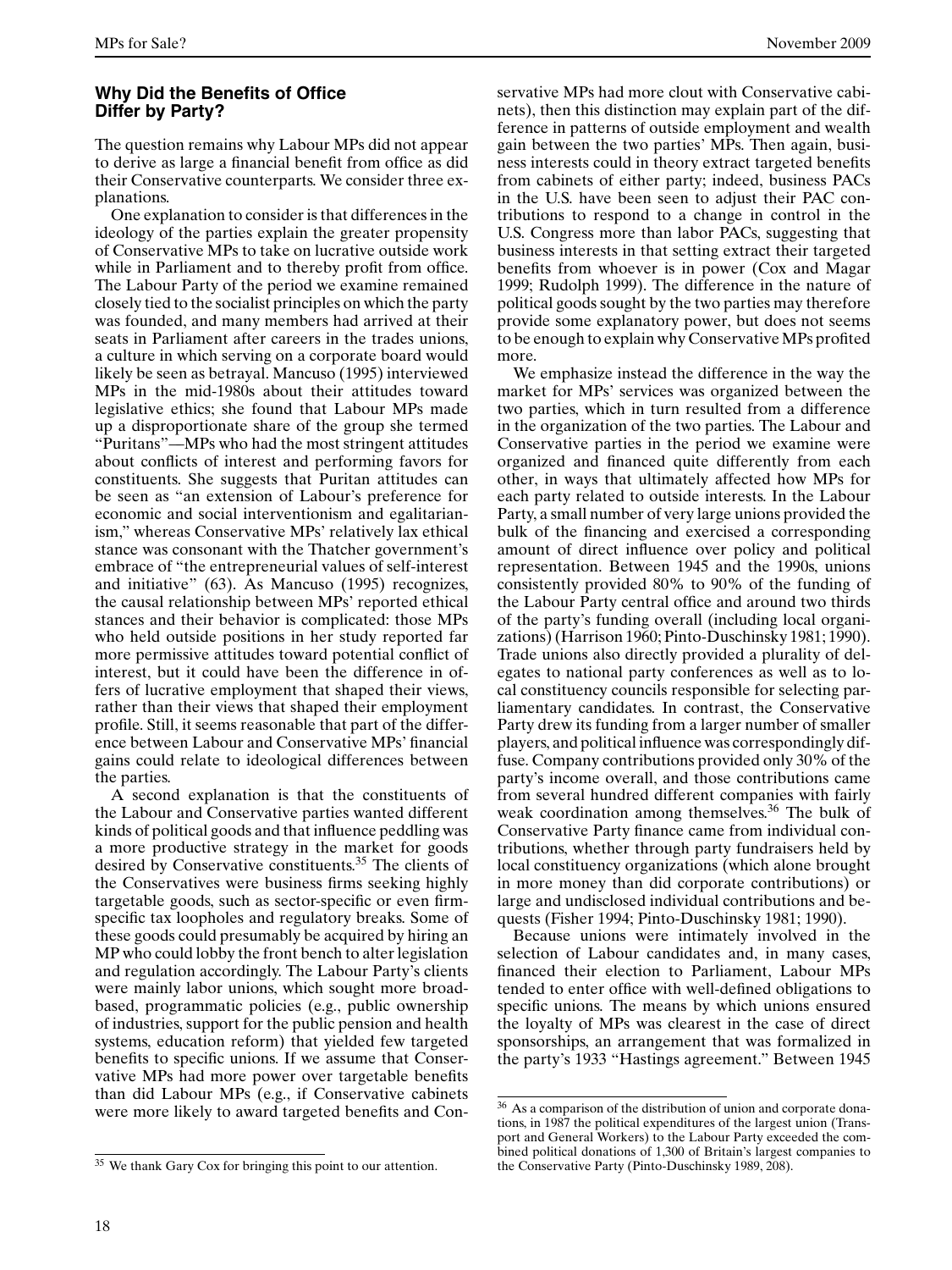and 1975, sponsorships extended to more than 30% of all Labour candidates and more than 40% of all Labour MPs (Harrison 1960; Muller 1977). Unions sponsored parliamentary prospects as early as the candidate selection stage; if a union's sponsored member were selected to stand for election (a process in which the unions jointly played a large role), that union would provide campaign finance through the election (Rush 1969). Unions tended to sponsor and promote candidates from their own ranks who were likely to remain loyal representatives once in office and return to the union bureaucracy after retirement from Parliament (Muller  $1977$ ).<sup>37</sup> Occasionally, a sponsored member deviated from the position advocated by the sponsoring union, with the consequence that the MP lost the sponsorship and, often, subsequently the seat (Harrison 1960; Muller 1977, 153). It seems likely that any sponsored member who was selling political advice to a private firm would suffer an equal or more severe punishment. In contrast, the process of selecting Conservative candidates was shared between the party's national office and local constituency committees, neither of which gave a particularly privileged role to individual companies or other outside groups (Rush 1969). Conservative candidates thus generally entered office with loyalties to the party and local constituency committees, but with no exclusive obligations to any particular outside interest.

We suggest that it was largely because the unions were effective in controlling politicians through nonmonetary means that Labour MPs captured a relatively small economic bonus from serving in Parliament. Conservative MPs operated in an open market for political services. Because client firms were numerous and poorly organized among themselves, they competed for MP loyalty and paid substantial sums to secure it, largely through consulting and lobbying contracts and directorship positions. Conservative MPs may have been better situated to confer those benefits (given that Conservative cabinets were likely more sympathetic to their demands), but they also entered Parliament without exclusive obligations to unions or other outside groups. On the Labour side, the labor unions suppressed the market for MPs' services by controlling the party and, through the party, the politicians themselves. Whereas Conservative clients (businesses) bought policies by paying individual members, Labour clients (the unions) bought the party itself. In that sense, the trade unions' solution looks something like backward vertical integration: instead of purchasing political services on the open market, the unions created a subsidiary (the Labour Party and its MPs) to supply political goods. (In fact, the early history of the Labour Party is basically consistent with this interpretation [Beer 1965].)

In sum, we surmise that it is largely because business interests were less organized than the unions, and had less power in Conservative politics than did unions in Labour politics, that Conservative MPs profited more from office than did Labour MPs. It is likely that the value of office in a variety of contexts similarly depends on the extent to which constituents can use formal means of political control and are organized enough to restrain competition for political influence.

# **CONCLUSION**

Many studies have shown that private firms gain from connections to politicians, but little is known about how politicians benefit from firms and other groups seeking political connections (Merlo 2006, 33). If there is indeed an exchange between politicians and politically connected firms, one can expect politicians to benefit financially from office just as firms do from connections to office holders. However, this perspective has been largely overlooked so far, presumably because estimating the financial benefits of political office is challenging empirically.

In this article, we measure the value of political power in postwar British politics using data about the estates of British politicians who entered the House of Commons between 1950 and 1970 and often served well into the 1990s. We identify the effect of office on wealth at death both by controlling for a wide variety of candidate-level characteristics and by employing a regression discontinuity design that exploits the quasirandom assignment to office that takes place in close district races. We find that serving in Parliament almost doubled the wealth of candidates of the Conservative Party, but had no appreciable effect for Labour candidates. These financial benefits of office are likely attributable to payments from private firms to sitting legislators and lucrative employment opportunities provided to politicians after retirement. Conservative MPs financially benefited from directorships and consulting work that accrued to them as a result of serving in political office. Labour politicians had explicit relationships with unions that were far less lucrative; we surmise that Labour MPs were paid less for political services because the trade unions were better organized and secured their services by controlling the party rather than by paying politicians directly.

Although our application benefits from data resources unique to the UK, our general approach is broadly applicable and could be used to measure the financial returns to office in other political systems. Faccio (2006) shows that the strength and scope of political connections, as well as the benefits of these connections to firms, vary widely across countries. One may expect the political power premium to vary based not only on these features, but also on the organization and financing of political parties, the degree of legislator independence (both from party leadership and from specific interest groups), and the extent of restrictions on legislator conflict of interest.

<sup>&</sup>lt;sup>37</sup> Most of the money that changed hands in a sponsorship went from the union to the constituency committee, and not to the member him- or herself. In fact, according to surveys carried out in the 1990s, many Labour MPs who received a stipend as part of their sponsorship passed this sum along to the constituency committee as well (Mancuso 1995, 66).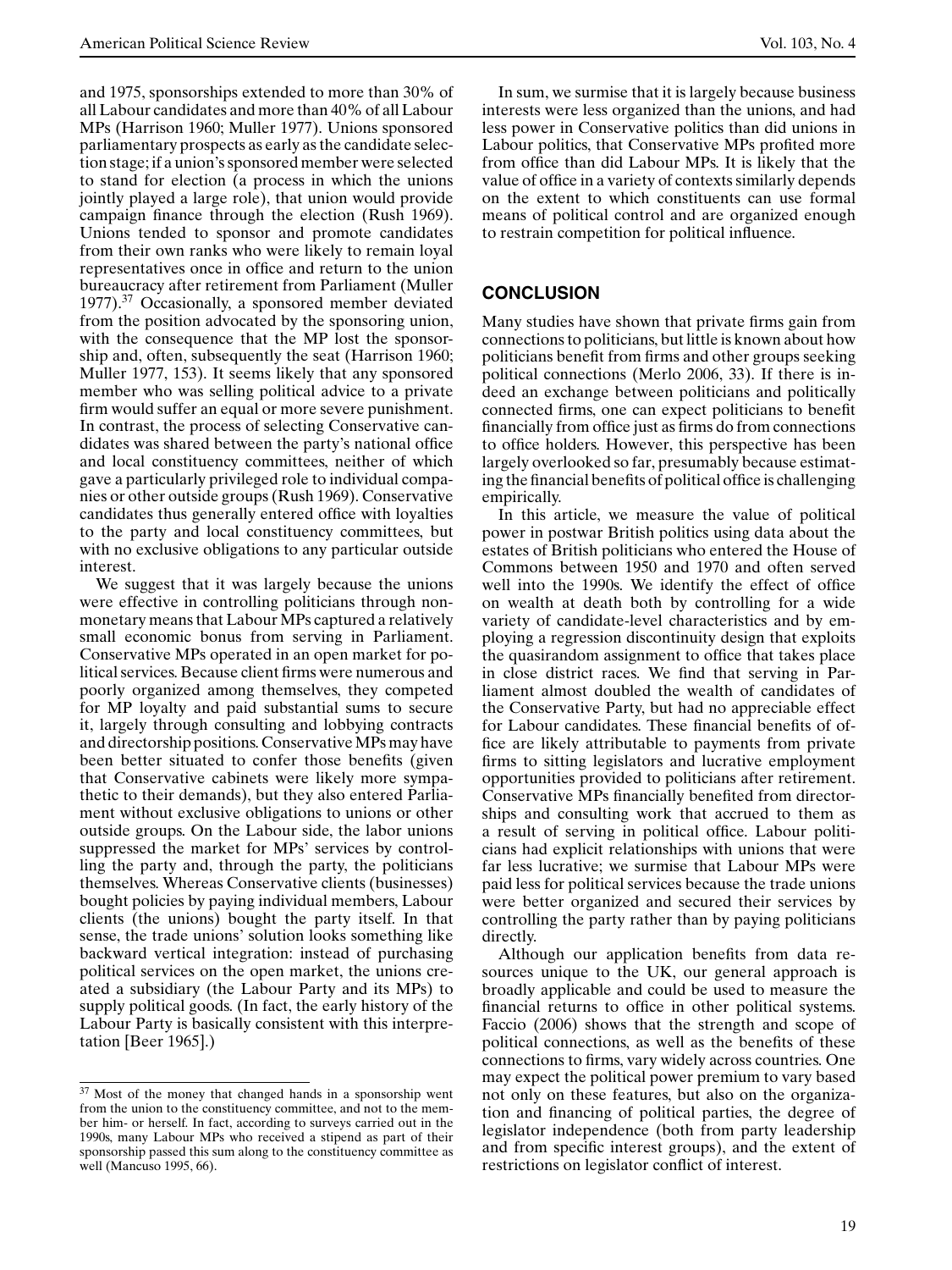#### **REFERENCES**

- Abadie, A., and G. Imbens. 2006. "Large Sample Properties of Matching Estimators for Average Treatment Effects." *Econometrica* 74 (1): 235–67.
- Angrist, J., G., Imbens, and D. Rubin. 1996. "Identification of Causal Effects Using Instrumental Variables." *Journal of the American Statistical Association* 91 (434), 444–55.
- Aydelotte, W. 1967. "The Country Gentlemen and the Repeal of the Corn Laws." *English Historical Review* 47–60.
- Baimbridge, M., and D. Darcy. 1999. "MPs' Pay 1911–1996: Myths and Realities." *Politics* 19 (2): 71–80.
- Barro, R. 1973. "The Control of Politicians: An Economic Model." *Public Choice* 14 (1): 19–42.
- Beer, S. 1956. "Pressure Groups and Parties in Britain." *American Political Science Review* 50 (1): 1–23.
- Beer, S. 1965. *Modern British Politics*. London: Faber and Faber.
- Besley, T. 2005. "Political Selection." *Journal of Economic Perspectives* 19 (3): 43–60.
- Besley, T. 2006. *Principled Agents?: The Political Economy of Good Government*. New York: Oxford University Press.
- Besley, T., and R. Burgess. 2002. "The Political Economy of Government Responsiveness: Theory and Evidence from India\*." *Quarterly Journal of Economics* 117 (4): 1415–51.
- Besley, T., and A. Case. 1995. "Does Electoral Accountability Affect Economic Policy Choices? Evidence from Gubernatorial Term Limits." *The Quarterly Journal of Economics* 110 (3): 769–98.
- Besley, T., and S. Coate. 1997. "An Economic Model of Representative Democracy." *Quarterly Journal of Economics* 112 (1).
- Breiman, L. 2001. "Random Forests." *Machine Learning* 45 (1): 5–32.
- Caselli, F., and M. Morelli. 2004. "Bad Politicians." *Journal of Public Economics* 88 (3–4): 759–82.
- Courtney, A. 1968. *Sailor in a Russian Frame*. London: Johnson.
- Cox, G., and E. Magar. 1999. "How Much is Majority Status in the US Congress Worth?" *American Political Science Review* 93 (2): 299–310.
- Dal Bó, E., P., Dal Bó, and R. Di Tella. 2008. "Plata o Plomo??: Bribe and Punishment in a Theory of Political Influence." *American Political Science Review* 100 (01): 41–53.
- Diamond, A., and J. Sekhon. 2008. "Genetic Matching for Estimating Causal Effects: A General Multivariate Matching Method for Achieving Balance in Observational Studies." June 12. http://sekhon. berkeley. edu/papers/GenMatch. pdf (September 20, 2009).
- Diermeier, D., M., Keane, and A. Merlo. 2005. "A Political Economy Model of Congressional Careers." *American Economic Review* 95 (1): 347–73.
- Doig, A. 1984. *Corruption and Misconduct in Contemporary British Politics*. Penguin Books. Harmonds Worth Middlesex, London.
- Faccio, M. 2006. "Politically Connected Firms." *American Economic Review* 96 (1): 369–86.
- Ferguson, T., and H. Voth. 2008. "Betting on Hitler—–The Value of Political Connections in Nazi Germany." *Quarterly Journal of Economics* 123 (1): 101–37.
- Ferraz, C., and F. Finan. 2008. "Motivating Politicians: The Impacts of Monetary Incentives on Quality and Performance." *Mimeo*. 2009 NBER Working paper w14906.
- Finer, S. 1962. *Anonymous Empire: A Study of the Lobby in Great Britain*. Pall Mall Press.
- Fiorina, M. 1994. "Divided Government in the American States: A Byproduct of Legislative Professionalism?" *American Political Science Review* 88 (2): 304–16.
- Fisher, J. 1994. "Political Donations to the Conservative Party." *Parliamentary Affairs* 47 (1): 61–72.
- Fisman, R. 2001. "Estimating the Value of Political Connections." *American Economic Review* 91 (4): 1095–102.
- Gagliarducci, S., T., Nannicini, and P. Naticchioni. 2008. "Outside Income and Moral Hazard: The Elusive Quest for Good Politicians." 12A Working paper No 3295, Jan 2008.
- Goldman, E., J., Rocholl, and J. So. n.d. "Does Political Connectedness Affect Firm Value?" *Review of Financial Studies* Forthcoming 22 (June 2009), 2331–60.
- Goldman, E., J., Rocholl, and J. So. 2008. "Political Connections and the Allocation of Procurement Contracts." Working paper. University of Indiana.
- Groseclose, T., and K. Krehbiel. 1994. "Golden Parachutes, Rubber Checks, and Strategic Retirements from the 102d House." *American Journal of Political Science* 38 (1): 75–99.
- Hall, R., and R. van Houweling. 1995. "Avarice and Ambition in Congress: Representatives' Decisions to Run or Retire from the US House." *American Political Science Review* 89 (1): 121–36.
- Harrison, M. 1960. *Trade Unions and the Labour Party Since 1945*. London: Allen & Unwin.
- HM Revenue and Customs (HMRC). 2007. "Quality Review of Personal Wealth National Statistics." Technical report. HMRC. http://www.hmrc.gov.uk/stats/personal wealth/qual-personalwealth.pdf (September, 2009).
- Hollingsworth, M. 1991. *MPs for Hire: The Secret World of Political Lobbying*. London: Bloomsbury.
- Imbens, G. 2004. "Nonparametric Estimation of Average Treatment Effects under Exogeneity: A Review." *Review of Economics and Statistics* 86 (1): 4–29.
- Imbens, G., and T. Lemieux. 2007. "Regression Discontinuity Designs: A Guide to Practice." NBER Working Paper 13039.
- Jayachandran, S. 2006. "The Jeffords Effect." *Journal of Law and Economics* 49 (2): 397–425.
- Johnson, S., and T. Mitton. 2003. "Cronyism and Capital Controls: Evidence from Malaysia." *Journal of Financial Economics* 67 (2): 351–82.
- Judge, D. 1984. "The Politics of MPs' Pay." *Parliamentary Affairs* 37 (1): 59–75.
- Keane, M., and A. Merlo. 2007. "Money, Political Ambition, and the Career Decisions of Politicians." *University of Pennsylvania*. Mimeo.
- Khwaja, A., and A. Mian. 2005. "Do Lenders Favor Politically Connected Firms? Rent Provision in an Emerging Financial Market." *Quarterly Journal of Economics* 120 (4): 1371–1411.
- Lee, D., E., Moretti, and M. Butler. 2004. "Do Voters Affect or Elect Policies? Evidence from the US House." *Quarterly Journal of Economics* 119 (3): 807–60.
- Lee, D. S. 2008. "Randomized Experiments from Non-Random Selection in U.S. House Elections." *Journal of Econometrics* 142 (2): 675–97.
- Mancuso, M. 1995. *The Ethical World of British MPs*. Montreal: McGill Queens University Press.
- Mattozzi, A., and A. Merlo. 2007. *Political Careers Or Career Politicians?* National Bureau of Economic Research Cambridge, Mass., USA.
- Menchik, P., and M. David. 1983. "Income Distribution, Lifetime Savings, and Bequests." *American Economic Review* 73 (4): 672– 90.
- Merlo, A. 2006. "Whither Political Economy? Theories, Facts and Issues." In *Advances in Economics and Econometrics, Theory and Applications: Ninth World Congress of the Econometric Society*. R-Blundell, W. Newey and T. Persson (eds), Cambridge: Cambridge University Press.
- Messner, M., and M. Polborn. 2004. "Paying Politicians." *Journal of Public Economics* 88 (12): 2423–45.
- Muller, W. 1977. *The Kept Men?: The First Century of Trade Union Representation in the British House of Commons, 1874–1975*, Hassocks: Harvester Press.
- Noel-Baker, P. 1961. "The Grey Zone: The Problems of Business Affiliations of Members of Parliament."*Parliamentary Affairs* 15: 87–93.
- Norton, P. 2003. "The United Kingdom: Restoring Confidence?" *Parliamentary Affairs* 50 (3): 357–72.
- Osborne, M., and A. Slivinski. 1996. "A Model of Political Competition with Citizen-Candidates." *Quarterly Journal of Economics* 111 (1): 65–96.
- Owens, A., D., Green, C., Bailey, and A. Kay. 2006. "A Measure of Worth: Probate Valuations, Personal Wealth and Indebtedness in England, 1810–40." *Historical Research* 79 (205): 382– 403.
- Pinto-Duschinsky, M. 1981. *British Political Finance, 1830–1980*. American Enterprise Institute for Public Policy Research.
- Pinto-Duschinsky, M. 1989. "Trends in British Party Funding 1983– 1987." *Parliamentary Affairs* 42 (2): 197–212.
- Pinto-Duschinsky, M. 1990. "The Funding of Political Parties since 1945." *UK Political Parties Since 1945*, ed. Anthony Seldon. New York: Philip Allan, London, 95–109.